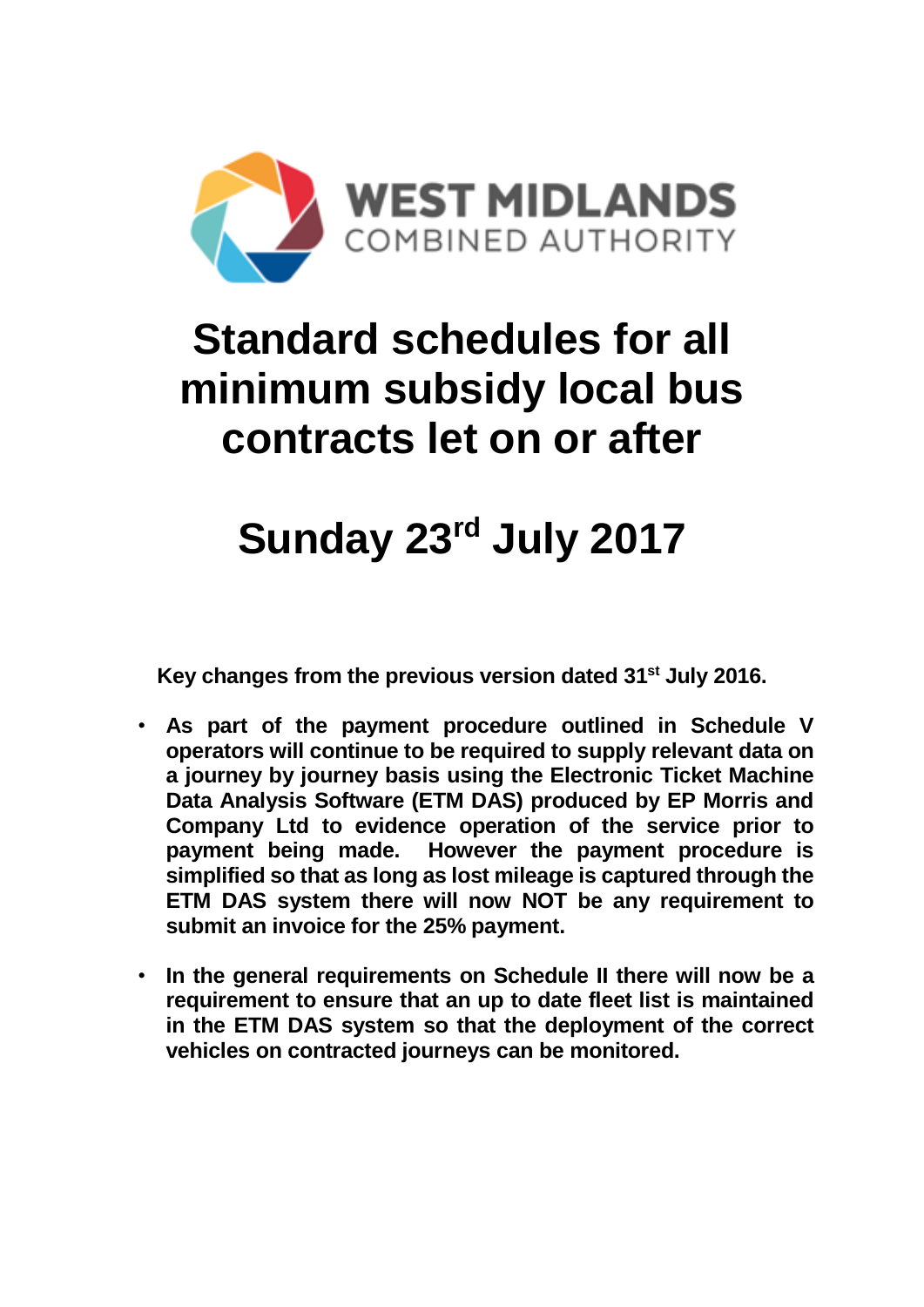## **Local Bus Contract**

| $\overline{2}$<br>The Agreement<br>13<br>Schedule I<br>Part 1 – Description of the Service<br>Required<br>17<br>Part 2 – Description of the Route and<br><b>Timetable Required</b><br><b>Vehicle Specification</b><br>Schedule II<br>18<br>Schedule III Fares and Special Tickets<br>20<br>Schedule IV Part 1 - Faretable<br>22<br>23<br>Part 2 – Effort of Changes to Fares on<br><b>Contract Payments</b><br>How the Contract is paid<br>Schedule V<br>24<br>27<br>Schedule VI<br>Staff training requirements for the contract<br>delivery | Contents | Page |
|----------------------------------------------------------------------------------------------------------------------------------------------------------------------------------------------------------------------------------------------------------------------------------------------------------------------------------------------------------------------------------------------------------------------------------------------------------------------------------------------------------------------------------------------|----------|------|
|                                                                                                                                                                                                                                                                                                                                                                                                                                                                                                                                              |          |      |
|                                                                                                                                                                                                                                                                                                                                                                                                                                                                                                                                              |          |      |
|                                                                                                                                                                                                                                                                                                                                                                                                                                                                                                                                              |          |      |
|                                                                                                                                                                                                                                                                                                                                                                                                                                                                                                                                              |          |      |
|                                                                                                                                                                                                                                                                                                                                                                                                                                                                                                                                              |          |      |
|                                                                                                                                                                                                                                                                                                                                                                                                                                                                                                                                              |          |      |
|                                                                                                                                                                                                                                                                                                                                                                                                                                                                                                                                              |          |      |
|                                                                                                                                                                                                                                                                                                                                                                                                                                                                                                                                              |          |      |
|                                                                                                                                                                                                                                                                                                                                                                                                                                                                                                                                              |          |      |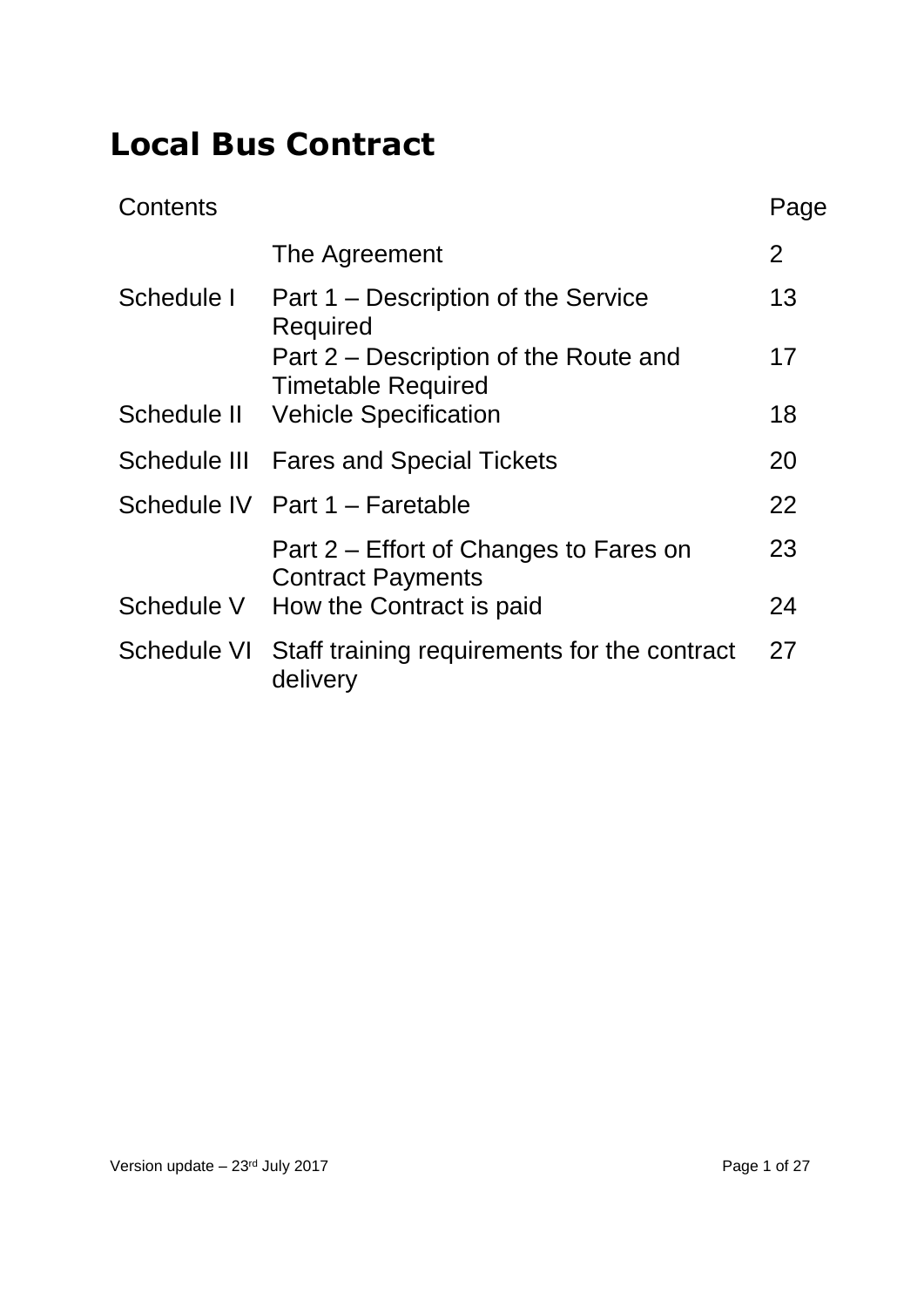## **AGREEMENT BETWEEN WEST MIDLANDS COMBINED AUTHORITY**

(hereinafter referred to as WMCA)

## **AND**

### **{THE LEGAL NAME OF THE OPERATOR}**

(hereinafter referred to as the Operator)

#### *The Services*

- 1. This Agreement shall commence on the agreed commencement date and shall continue in force until the agreed termination date unless previously determined in accordance with the provisions of this Agreement.
- 2. The Operator shall provide public passenger transport services in accordance with the timetable and the stopping places and route details as set out in Schedule I attached using vehicles of the description set out in Schedule II attached (such services being hereinafter called "the Services") and the Operator shall not make any change whatsoever to the Services without obtaining the prior written consent of the WMCA.
- 3. a) The Operator shall have and keep in force a Public Service Vehicle Operator's Licence granted under Part II of the Public Passenger Vehicles 1981 as modified by the Transport Act 1985 which permits the lawful operation of the Services and shall produce the licence at any time for inspection by an authorised representative of the WMCA.
	- b) Without prejudice to the generality of sub-clause (a) above this Agreement shall automatically be determined upon surrender, revocation or suspension of the Public Services Operator's Licence or upon such Licence becoming subject to conditions whereby the Services can no longer be operated lawfully by the Operator.
	- c) The Operator shall notify the WMCA forthwith upon the happening of any event referred to in sub-clause b) above and shall immediately cease to operate the Services.
- 4. a) The Operator shall before the date of commencement of the service and in accordance with the registration requirements as set out under the Transport Act 1985 (as amended) register any intended service to be operated under this Agreement and failure to do so shall render this Agreement null and void. It is a requirement of the said Act that the registration documents shall be copied to the WMCA at the same time as they are submitted to the Office of the Traffic Commissioner.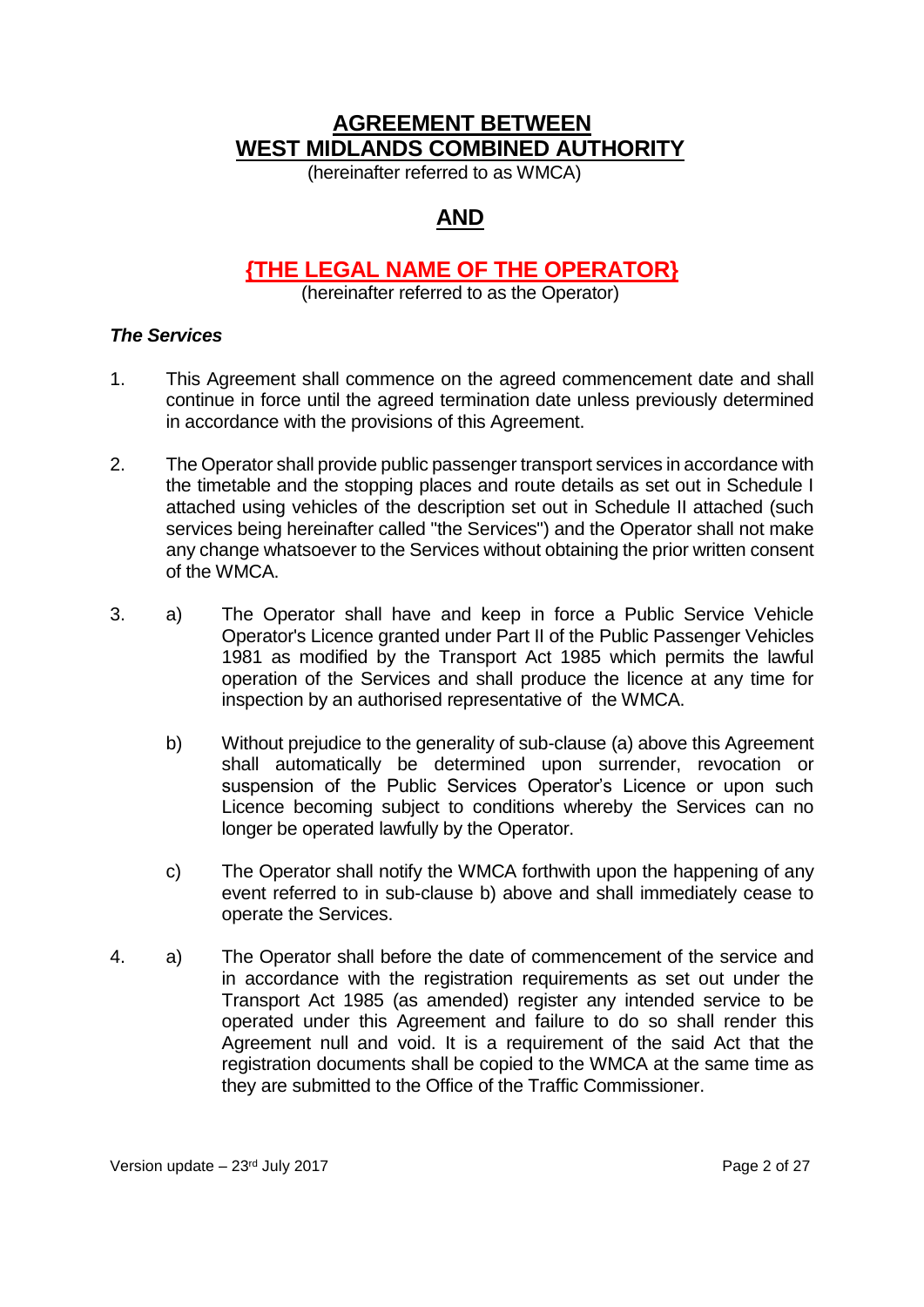b) The Operator accepts and shall have full liability to ensure that prior to the commencement of the services, that the vehicles as specified in this this contract are suitable for the provision of the services along the specified routes at all times and the Operator shall indemnify the WMCA in full against any and all claims arising in breach in this clause 4 (b) in accordance the indemnity clause as set out below.

#### *Statutory Requirements*

- 5. The following obligations are conditions of this agreement and any breach thereof shall be deemed to be a material breach entitling the WMCA to immediately determine this agreement. The rights and liabilities of the parties shall thereafter be determined.
	- a) The Operator shall operate the Services and maintain the vehicles used throughout the duration of the operation of the Services in all respects in accordance with any and all requirements set out in any Act of Parliament and/or any Statutory Instruments or orders from time to time in force which are or may become applicable to Public Service Vehicles or the provision of the Services throughout the period of this Agreement. The Operator hereby grants to the WMCA's suitably qualified representative entry to the Operator's premises at all reasonable times for the purposes of inspecting the vehicles used in the provision of the services. The operator shall provide a named contact to facilitate such inspections. The WMCA representatives will comply with the reasonable requirements of operators relating to Health and Safety policies when visiting the Operator's premises.
	- b) Any driver employed by the Operator shall have the required licence to drive the vehicle under the contract.
	- c) (i) The Operator acknowledges that the WMCA has a duty to ensure that public funds are not used to support the provision of public passenger transport services under any of its contracts in breach of the Safeguarding provisions relating to the carrying out of 'regulated activity' as set out in the Safeguarding Vulnerable Group Act 2006 (the "SVG Act") and the Operator warrants and shall procure that the Operator and its staff, including its contractors and/or agents will comply with all requirements as set out under the SVG Act.

(ii) The Operator shall ensure that any driver employed to undertake any 'regulated activity' under any Contracted Service shall be checked using the Disclosure and Barring Service in compliance with the safeguarding provisions.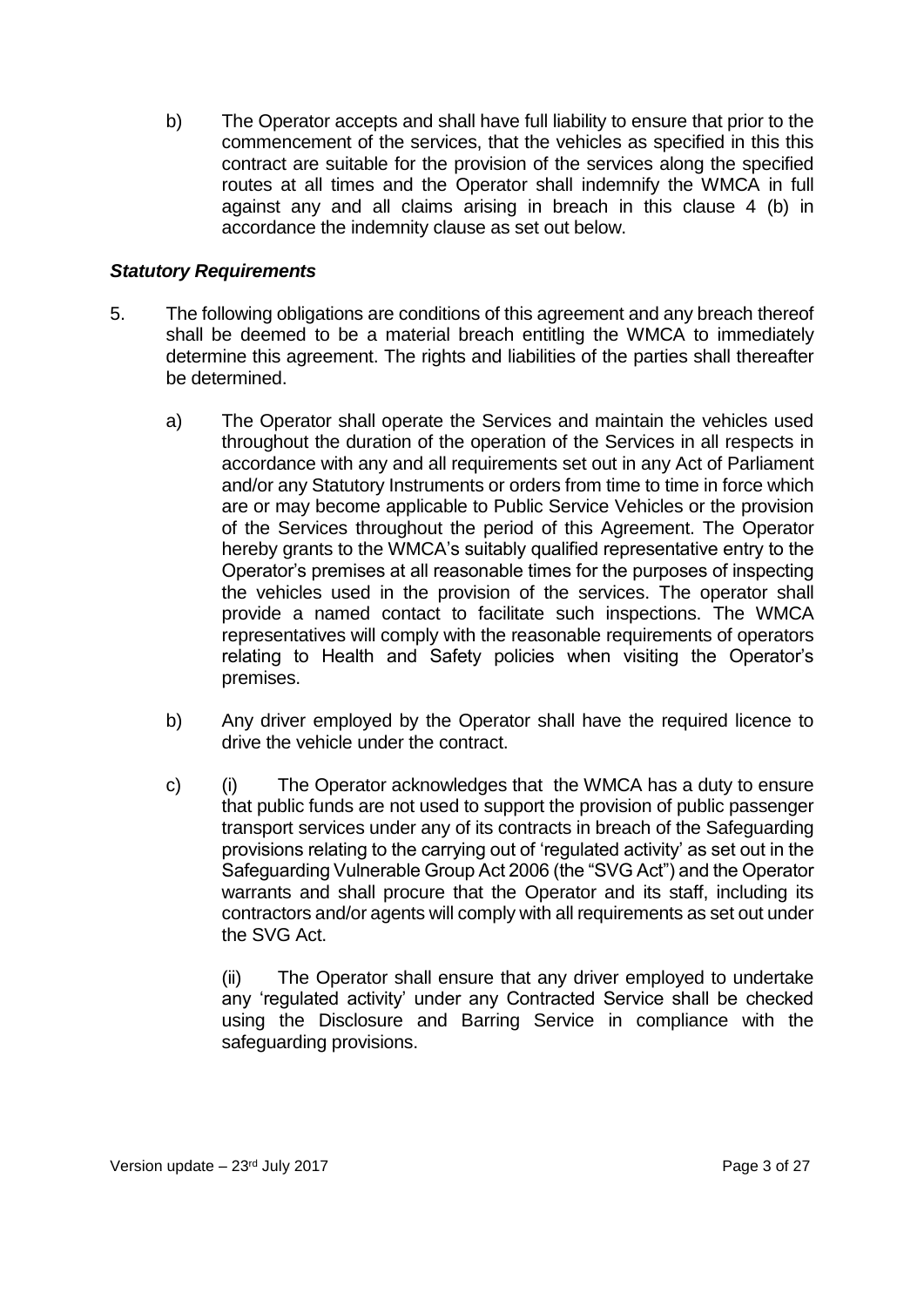(iii) The WMCA reserves the right to require the removal of any driver who does not comply with clause 5(ii) or where any substantial complaint/s are received by the WMCA or the Operator about the conduct of any driver or employee.

(iv) The Operator is required to and shall inform the WMCA of any and all complaints received and shall ensure that any driver or employee found not to be in compliance with the requirements of this clause is immediately removed from providing the Contracted Services.

- d) Where the WMCA deems it necessary to ensure that any vehicle to be used in the provision of the service satisfies contractual and statutory requirements currently in force the Operator shall present the vehicle for inspection at the WMCA's expense at a site to be advised by the WMCA to the Operator (such site may include the Operator's premises).
- e) The Operator shall not operate either the whole or any part of the service in a manner that will be unlawful or render the provision of services unsafe.
- f) The Operator shall be required to maintain public liability, employer's liability and vehicle insurance to a level approved by the WMCA. (The WMCA shall give guidance as to the level of insurance that shall be appropriate with regard to the provision of services under this Agreement). In the event of any breach of any of these obligations then the WMCA may without prejudice terminate this Agreement and the WMCA shall not be liable for any loss or damage which may be occasioned by the Operator in terminating this Agreement with immediate effect.

#### *Insurance*

6. The Operator shall as required by the WMCA produce for inspection the policy or policies setting out the insurance cover required at clause 5(f) above, and the receipt or receipts for the current premiums or alternatively evidence of the provision of appropriate security as required under the provisions of the Road Traffic Act 1972 (or as amended or enacted from time to time).

#### *Fares and Ticketing*

- 7. a) The Operator shall accept the various passes and special tickets as referred to in Schedule III.
	- b) The Operator shall as required under this Agreement ensure that the relevant fare table for the route or routes on which it operates the Services are made available to the public on the vehicle.
	- c) The Operator shall not charge fares in excess of those shown in Part I of Schedule IV except where such fares have been amended in accordance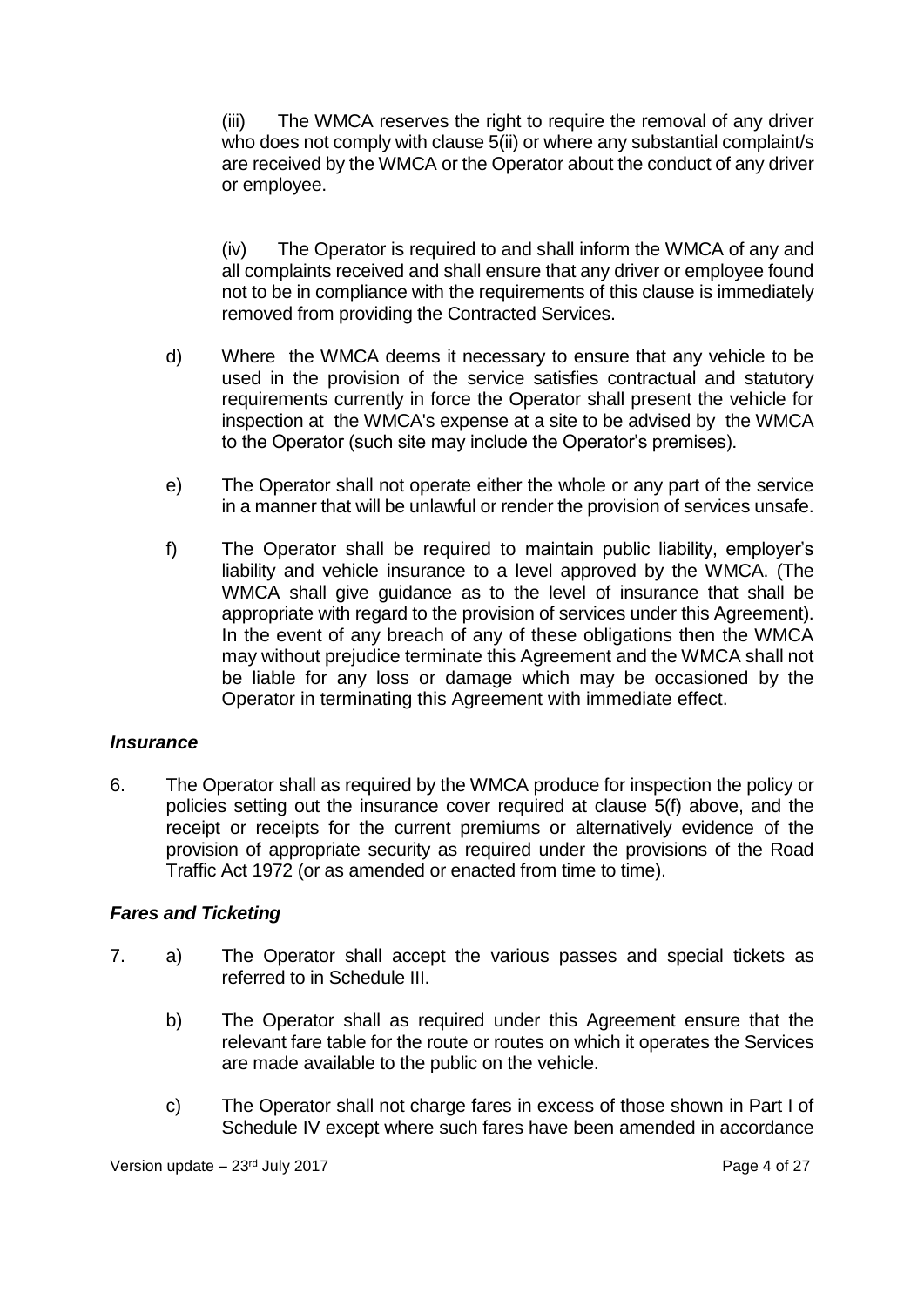with Part 2 of Schedule IV.

- d) The Operator shall be party to and shall have signed the Agreement relating to the Travel Concession Schemes in the West Midlands County and administered by the WMCA subject to the conditions from time to time applying.
- e) The Operator shall be party to and shall have signed the Agreement relating to the nNetwork scheme in the West Midlands County and administered by the WMCA subject to the conditions from time to time applying.
- f) The Operator shall be party to and shall have signed the Agreement relating to the nBus Ticket Scheme in the West Midlands County subject to the conditions from time to time applying.

#### *Payment*

8. WMCA shall pay the Operator the amounts calculated in accordance with and in the manner set out in Schedule V of this agreement.

#### *Contract Ownership*

- 9. a) The Operator shall not assign or sub-let, or transfer control of this Agreement or any part thereof without the prior express written consent agreement of the WMCA such consent not to be unreasonably withheld.
	- b) WMCA shall have the right to terminate the Agreement where there has been a change of control in breach of 9 a) above, and where such change of control in the reasonable opinion of the WMCA impacts adversely or materially upon the performance of the Agreement, and
	- c) The WMCA shall have the right to terminate the contract where either the contractor or the acquiring body corporate, its management, employees, servants or agents are in the reasonable opinion of the WMCA likely to adversely or materially impact upon the performance of the contract or the goodwill and/or reputation of the WMCA on the grounds of morality, ethics, or performance and,
	- d) Where the WMCA exercises its right to terminate the Agreement under 9 a) 9 b) or 9 c) the Operator shall indemnify the WMCA for any losses howsoever arising, claims or additional costs flowing from the termination of the Agreement and such losses, claims or additional costs shall include any increase in tender price covering the unexpired period of the Agreement, reimbursement of administration and management costs associated therewith.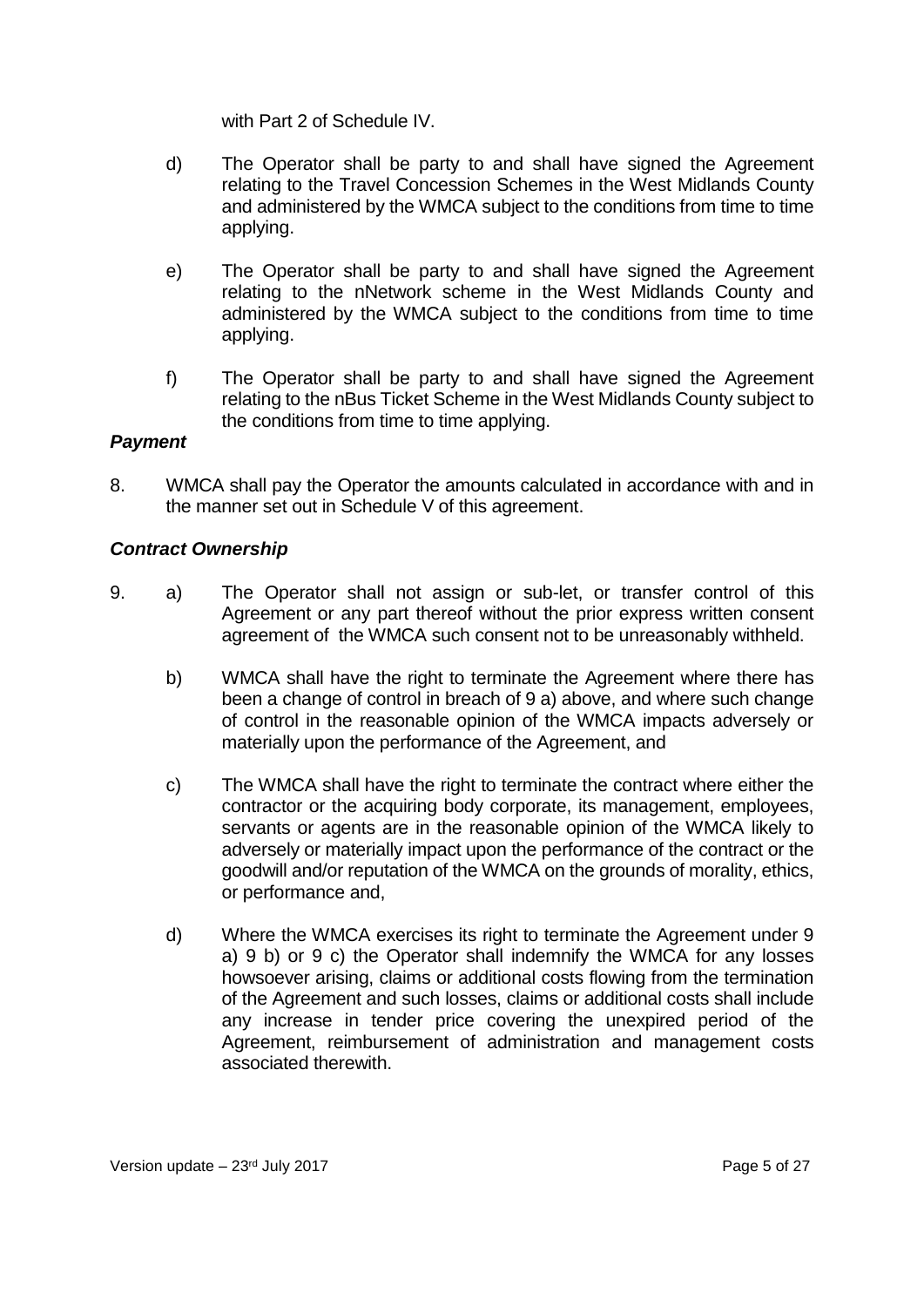#### *Inspections and surveys*

10. The Operator shall upon request supply to the WMCA details of passenger returns in such form as the WMCA may require and gross revenue for the Service from all sources.

#### *Confidentiality*

- 11. a) Subject to Clause 11 (b) below the Operator and the WMCA hereby mutually undertake to keep confidential and not to disclose without prior written consent any trade or business secrets or similar confidential information supplied to, or acquired the receiving party, save where ordered to do so by a Court or Tribunal of competent jurisdiction.
	- b) The Operator hereby acknowledges that the WMCA is a public authority subject to the provisions of the Freedom of Information Act 2000 (as amended) and to the Environmental Information Regulations 2004 (as amended) and that this clause 11 (a) is subject to the requirements of forgoing legislative provisions.
	- c) The Operator agrees to respond to any request for information made by the WMCA regarding its statutory duty under the Information Acts set out at 11 (b) above and hereby agrees to provide such response within three business days of the request being made by the WMCA
	- d) The parties acknowledge and agree to adhere to the requirement to comply with the Data Protection Act 1998 and data principles.

#### *Indemnity*

- 12. The Operator shall keep the WMCA indemnified against all liabilities, costs, expenses, damages and losses (including but not limited to any direct, indirect or consequential losses, loss of profit, loss of reputation and all interest, penalties and legal costs (calculated on a full indemnity basis) and all other reasonable professional costs and expenses) suffered and/or incurred by the WMCA as a result of or in connection with:
	- a) any claim made against the WMCA by a third party for death, personal injury or damage to property arising out of, or in connection with the provision of the Services, to the extent attributable to the acts or omissions of the Operator, its employees, agents or subcontractors; and.
	- b) any claim made against the WMCA by a third party arising out of or in connection with the provision of the Services, to the extent that such claim arises out of the breach, negligent performance or failure or delay in performance of the Contract by the Operator, its employees, agents or subcontractors.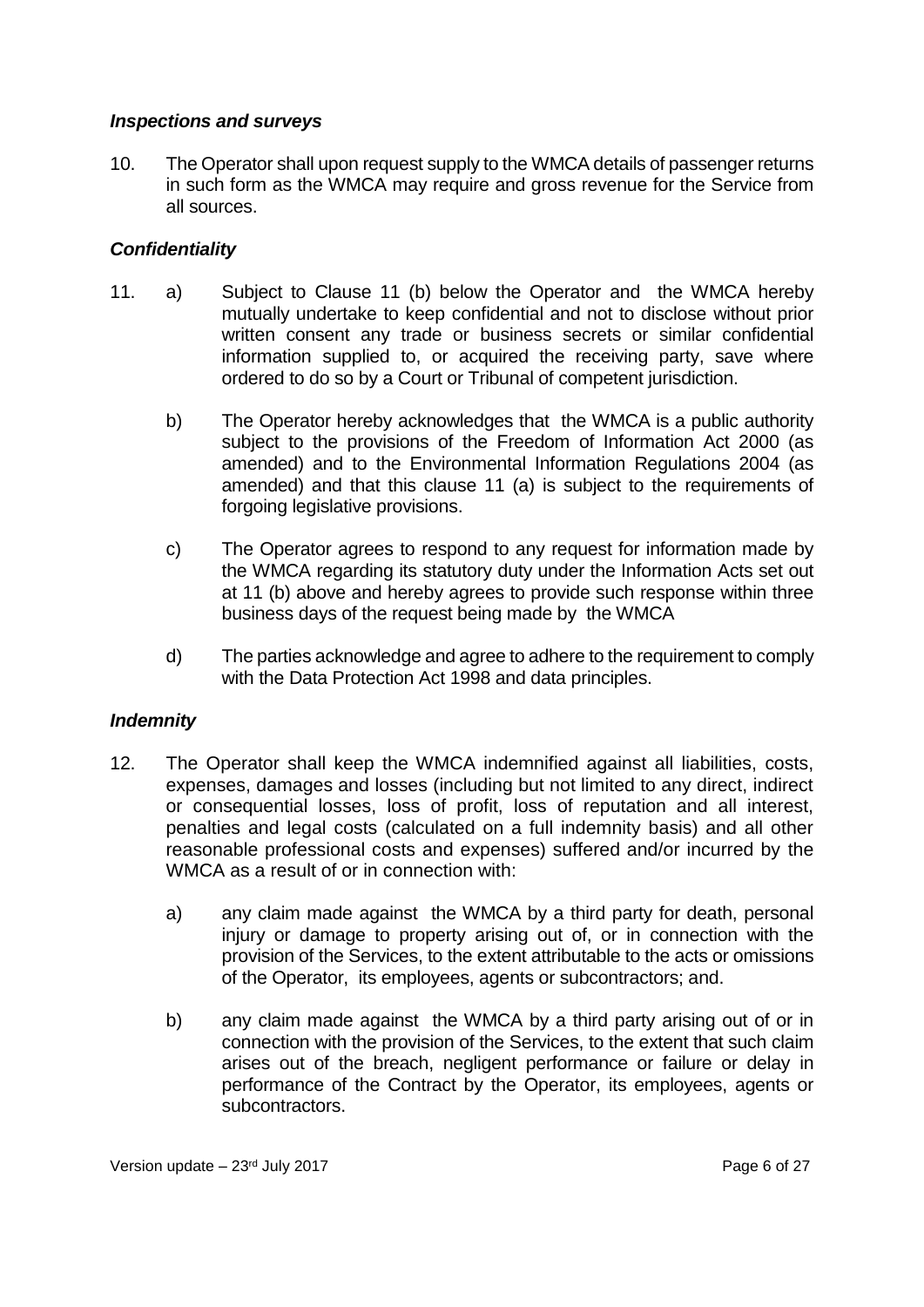This clause 12 shall survive termination of the Contract.

#### *Termination*

- <span id="page-7-0"></span>13. a) Without affecting any other right or remedy available to it, either party may terminate this agreement with immediate effect by giving written notice to the other party if:
	- I. the other party commits a material breach of any term of this agreement which breach is irremediable or (if such breach is remediable) fails to remedy that breach within a period of 14 days after being notified in writing to do so;
	- II. the other party suspends, or threatens to suspend, payment of its debts or is unable to pay its debts as they fall due or admits inability to pay its debts or (being a company or limited liability partnership) is deemed unable to pay its debts within the meaning of section 123 of the Insolvency Act 1986 or (being an individual) is deemed either unable to pay its debts or as having no reasonable prospect of so doing, in either case, within the meaning of section 268 of the Insolvency Act 1986 or (being a partnership) has any partner to whom any of the foregoing apply;
	- III. the other party commences negotiations with all or any class of its creditors with a view to rescheduling any of its debts, or makes a proposal for or enters into any compromise or arrangement with its creditors other than (being a company) for the sole purpose of a scheme for a solvent amalgamation of that other party with one or more other companies or the solvent reconstruction of that other party;
	- IV. a petition is filed, a notice is given, a resolution is passed, or an order is made, for or in connection with the winding up of that other party (being a company) other than for the sole purpose of a scheme for a solvent amalgamation of that other party with one or more other companies or the solvent reconstruction of that other party;
	- V. an application is made to court, or an order is made, for the appointment of an administrator, or if a notice of intention to appoint an administrator is given or if an administrator is appointed, over the other party (being a company);
	- VI. the holder of a qualifying floating charge over the assets of that other party (being a company) has become entitled to appoint or has appointed an administrative receiver;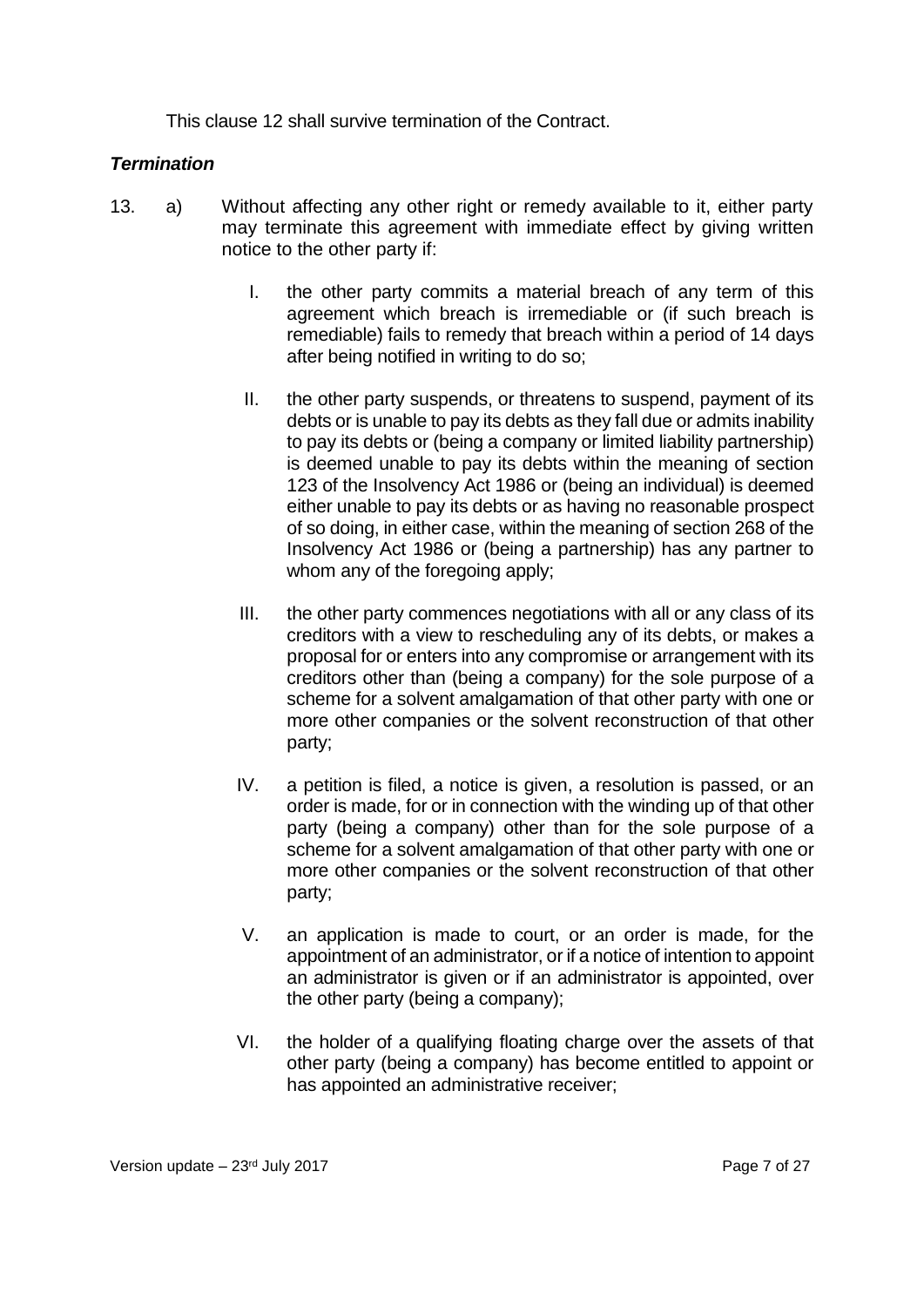- VII. a person becomes entitled to appoint a receiver over the assets of the other party or a receiver is appointed over the assets of the other party;
- <span id="page-8-0"></span>VIII. the other party (being an individual) is the subject of a bankruptcy petition or order;
	- IX. a creditor or encumbrancer of the other party attaches or takes possession of, or a distress, execution, sequestration or other such process is levied or enforced on or sued against, the whole or any part of the other party's assets and such attachment or process is not discharged within 14 days;
	- X. any event occurs, or proceeding is taken, with respect to the other party in any jurisdiction to which it is subject that has an effect equivalent or similar to any of the events mentioned in clause [II](#page-7-0) to clause [IX](#page-8-0) (inclusive);
- XI. the Operator suspends or ceases, or threatens to suspend or cease, carrying on all or a substantial part of its business; or
- XII. the other party (being an individual) dies or, by reason of illness or incapacity (whether mental or physical), is incapable of managing his or her own affairs or becomes a patient under any mental health legislation;
- XIII. there is a change of control of the other party (within the meaning of section 1124 of the Corporation Tax Act 2010).
- b) The operator shall comply with all applicable laws, statutes, regulations, and codes relating to anti-bribery and anti-corruption including but not limited to the Bribery Act 2010 and shall;
	- I. not engage in any activity, practice or conduct which would constitute an offence under sections 1, 2 or 6 of the Bribery Act 2010 if such activity, practice or conduct had been carried out in the UK;
	- II. comply with the WMCA's Ethics, Anti-bribery and Anti-corruption Policies as may be updated from time to time.
	- III. have and shall maintain in place throughout the term of this agreement its own policies and procedures, including adequate procedures under the Bribery Act 2010, to ensure compliance with this clause 14, and will enforce them where appropriate;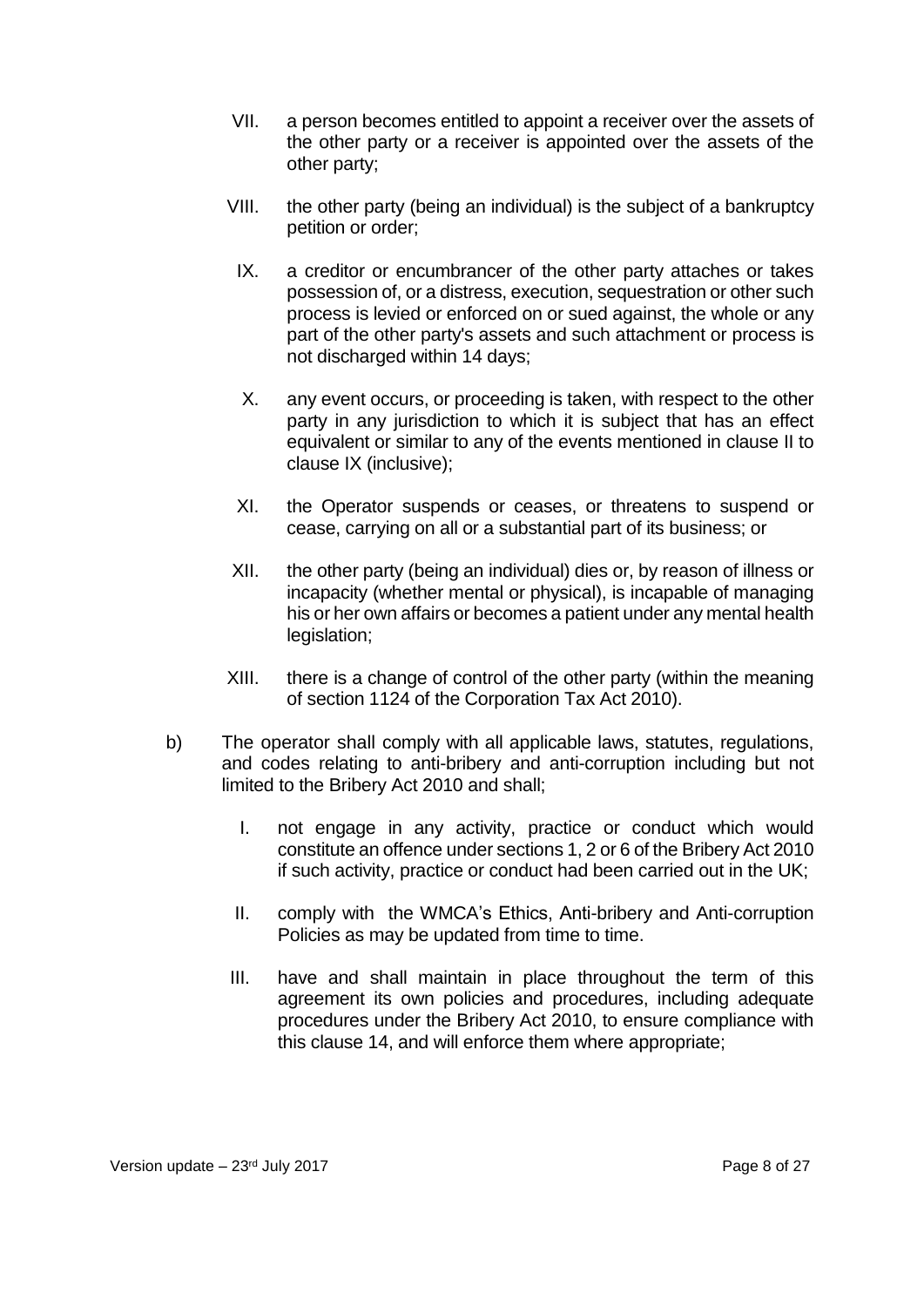- IV. promptly report to the WMCA any request or demand for any undue financial or other advantage of any kind received by the Operator in connection with the performance of the services under this agreement;
- V. within two months of the date of this agreement certify to the Customer in writing signed by an officer of the Operator, compliance with this clause 13 by the Operator and all persons associated with it under clause (c). The Operator shall provide such supporting evidence of compliance as the WMCA may reasonably required.
- c) The Operator shall ensure that any person associated with the Operator who is performing the services in connection with this agreement does so only on the basis of a written contract which imposes on and secures from such person terms equivalent to those imposed on the Operator in this clause 13. The Operator shall be responsible for the observance and performance by such persons of these terms and shall be directly liable to the Customer for any breach by such persons of any of this clause.
- d) Breach of this clause 13 shall be deemed a material breach under this agreement entitling the WMCA to terminate the contract.
- e) For the purposes of this clause 13 a person associated with the Operator includes but is not limited to any subcontractor of the Operator.
- f) The WMCA shall have the right to determine this Agreement forthwith and recover from the Operator any costs or expenses incurred by the WMCA (being the natural and foreseeable costs incurred as a consequence of the WMCA's having to re-procure the service which is the subject of this agreement for the remainder of the term) if the Operator fails to observe the terms and conditions of this Agreement or fails to execute with due diligence and expedition anything necessary for the proper performance of the Agreement.
- g) The determination of this Agreement under this clause 13 shall be without prejudice to any rights the WMCA may have in respect of any antecedent breach of contract by the Operator.
- 14. The Agreement may be terminated by WMCA by giving three four-weekly periods (as determined by the WMCA) of notice in writing to the Operator in the following circumstances:
	- a) If in the opinion of the WMCA the provision of a service or services by the Operator under the Agreement is or will become no longer appropriate to meet the public requirements within the area.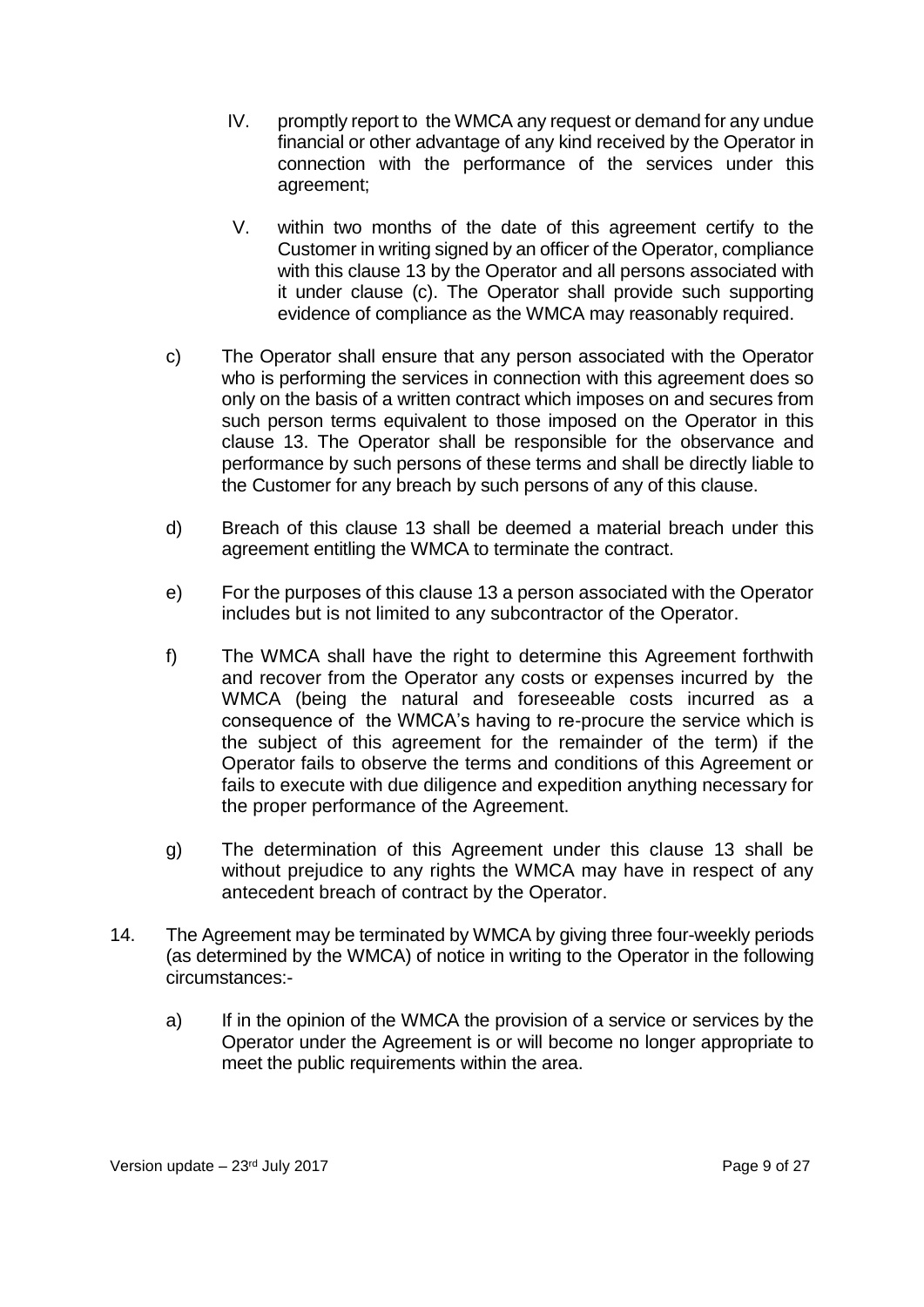- b) If there is insufficient finance made available to the WMCA through the Levy or by a third party specified to the Operator prior to the execution of the Agreement for revenue support of a service under this and other like Agreements.
- c) If a named third party responsible for meeting the whole or part of the cost of the contract has failed or has indicated that they will fail to do so.

In the event that the Agreement is terminated under Clause 14 then the Operator shall be paid one fifth of the remainder of the contract sum due from the effective date of termination to the Expiry Date but otherwise shall not be entitled to any other sum.

15. Either party may terminate this Agreement by providing three months' notice in writing in the event that the financial performance of the Services is significantly and/or adversely affected by the introduction of competing commercial services. Any changes whatsoever to the arrangements whereby the WMCA estimates the levels of usage of special tickets and passes for the purposes of reimbursement to Operators under Clauses 2.1 to 2.4 inclusive of Part 2 of Schedule III of this Agreement shall in no circumstances whatsoever constitute or be construed as a variation to the reimbursement arrangements referred to in this Clause.

#### *Dispute Resolution*

- 16. Should any dispute arise then the following stages will be followed to resolve the issues:
	- a) Stage one The parties shall attempt, in good faith, to resolve any dispute promptly by negotiation within a 14 day period.
	- b) Stage two If the dispute remains unresolved any party may issue a Dispute Notice to the other parties.
	- c) Stage three within seven days of the Dispute Notice being issued, each party shall refer the dispute to a nominated representative for resolution.
	- d) Stage four If the dispute remains unresolved following 21 days then the matter will be referred to a Director from each of the parties who is not directly involved in the provision under this Agreement for resolution.
	- e) Stage five If following stages one to four above the dispute remains unresolved, the parties agree to engage mediation in accordance with the Centre for Effective Dispute Resolution (CEDR) Model Mediation Procedure. Unless otherwise agreed between the parties, the mediator will be nominated by CEDR. To initiate the mediation a party must give notice in writing (ADR notice) to the other party to the dispute requesting mediation. A copy of the request should be sent to CEDR. The mediation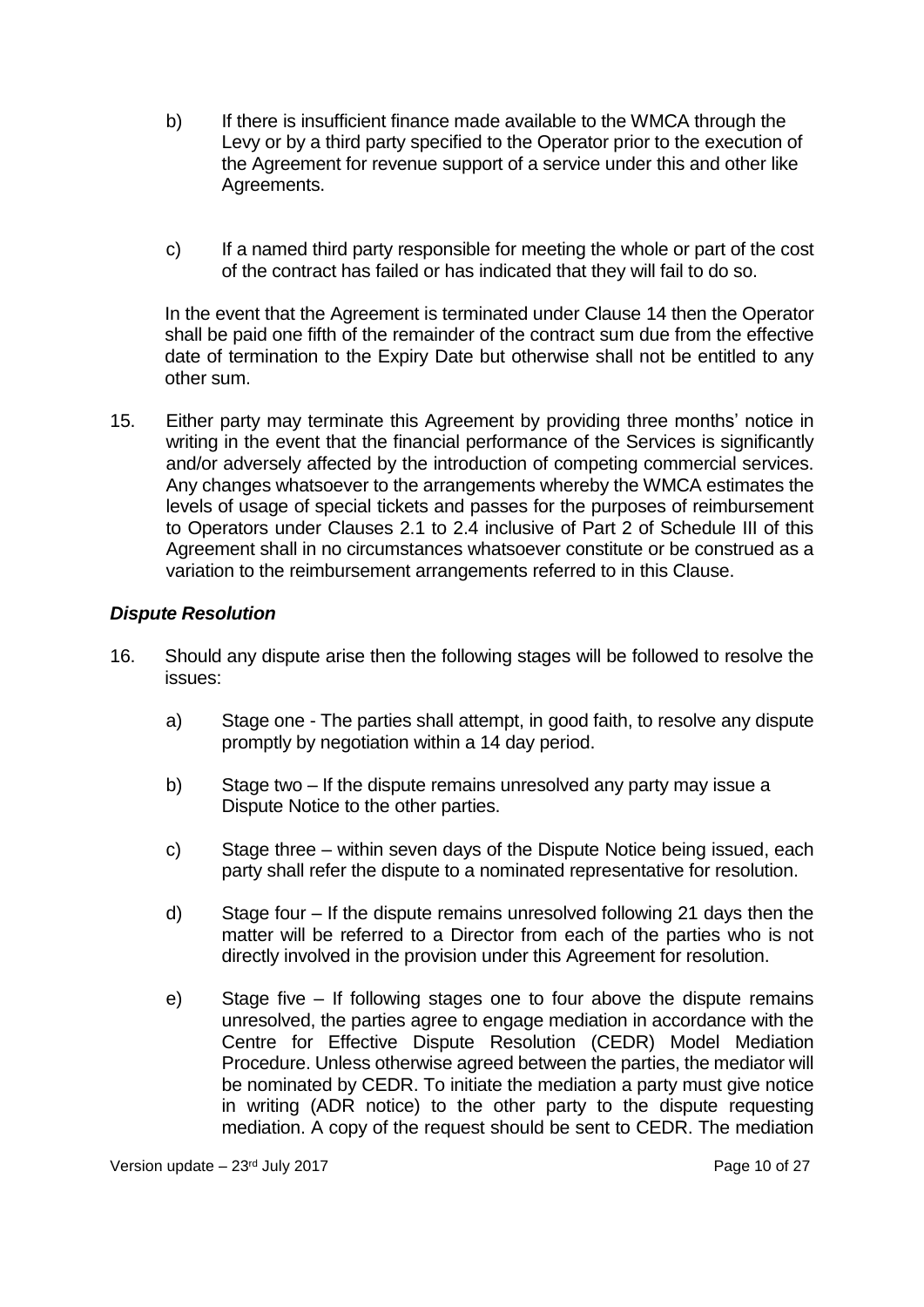will start not later than 14 days after the date of the ADR notice. No party may commence any court proceedings or arbitration in relation to any dispute arising out of this agreement until it has attempted to settle the dispute by mediation and either the mediation has terminated or the other party has failed to participate in the mediation, provided that the right to issue proceedings is not prejudiced by a delay.

f) The pendency of any dispute shall not entitle the Operator to suspend the operation of the Services.

#### *Communication*

- 17. a) Any notice or other communication which is required to be given to the WMCA shall be deemed to be properly given if it is addressed to **Director of Transport Services at 16 Summer Lane Birmingham B19 3SD** or such other person or address as the WMCA may from time to time specify to the Operator.
	- b) Any notice or other communication which is required to be given to the Operator shall be deemed to be properly given if it is addressed to the person or address as specified to the WMCA by the Operator.
	- c) Any notice required by this Agreement to be given to either party by the other shall be served by sending the same by registered post or recorded delivery to the last known address of the other party and any receipt issued by the postal authorities shall be conclusive evidence of the fact and date of posting of any such notice.

Signed by: Head of Governance, authorised signatory for and on behalf of the WMCA

…………………………………..……. …………..Date……………………………………...

Signed for and on behalf of the Operator by ………………………………............…(print)

Date…………………..……...

……………………………………… (sign) Position in Company…………………………..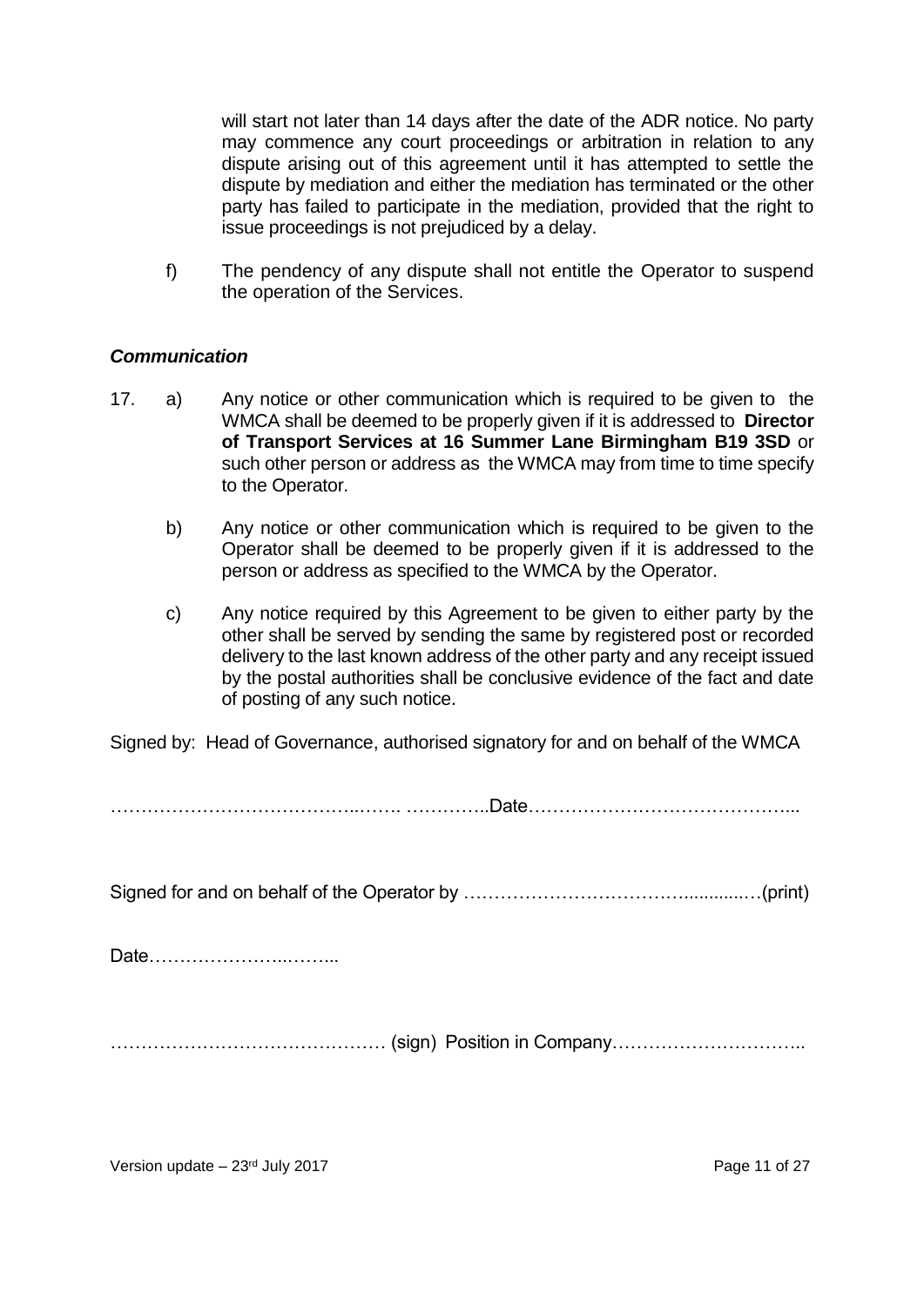## **SCHEDULE I**

### **Part 1**

## **DESCRIPTION OF SERVICE REQUIRED**

The WMCA's requirement for this service is set out in the Service Specification. Specified departure/arrival times must be adhered to. A timetable must be offered which, as a minimum, meets all the requirements set out in the Service Specification The WMCA will only consider tenders that offer a timetable meeting these requirements although alternative specifications will be considered if submitted in addition.

The service required assumes that the buses used will have a capacity as shown in the Service Specification. Proposals to run buses of a smaller capacity must be negotiated with the WMCA prior to implementation. In the event of such a proposal the WMCA is likely to require a higher number of buses on the routes concerned.

Where required by the nature of the highways to be traversed or on environmental grounds, a maximum size of vehicle may be specified in the Service Specification. Proposals to operate larger sized vehicles must be negotiated with the WMCA.

#### **PICKING UP/SETTING DOWN POINTS**

Services are to pick up and set down at all recognised bus stops along their respective lines of route. Exceptions are shown in the Service Specification. Where multiple stops are situated at a given location, e.g. at bus stations, interchanges, etc., The WMCA will advise on which specific stop is to be observed.

Stickers should not be attached to bus stop plates nor plates attached to poles belonging to the WMCA or other operators without their prior permission. In the event that additional stops are required the Operator shall liaise the WMCA regarding the siting of such stops.

#### **PASSENGER INFORMATION**

The WMCA shall issue timetable information leaflets for all subsidised services. These shall be made available on the vehicle for distribution to passengers, on request, appertaining to the services operated under this agreement.

Prior to the expiry of this agreement, but not sooner than the announcement of the award of any replacement contract for the service, the Operator shall display on the vehicles used in operation of the Services a notice advising passengers of the continuance, or discontinuance, of the service and, where applicable, the name of the operator taking over the service. The WMCA may assist in providing such notices.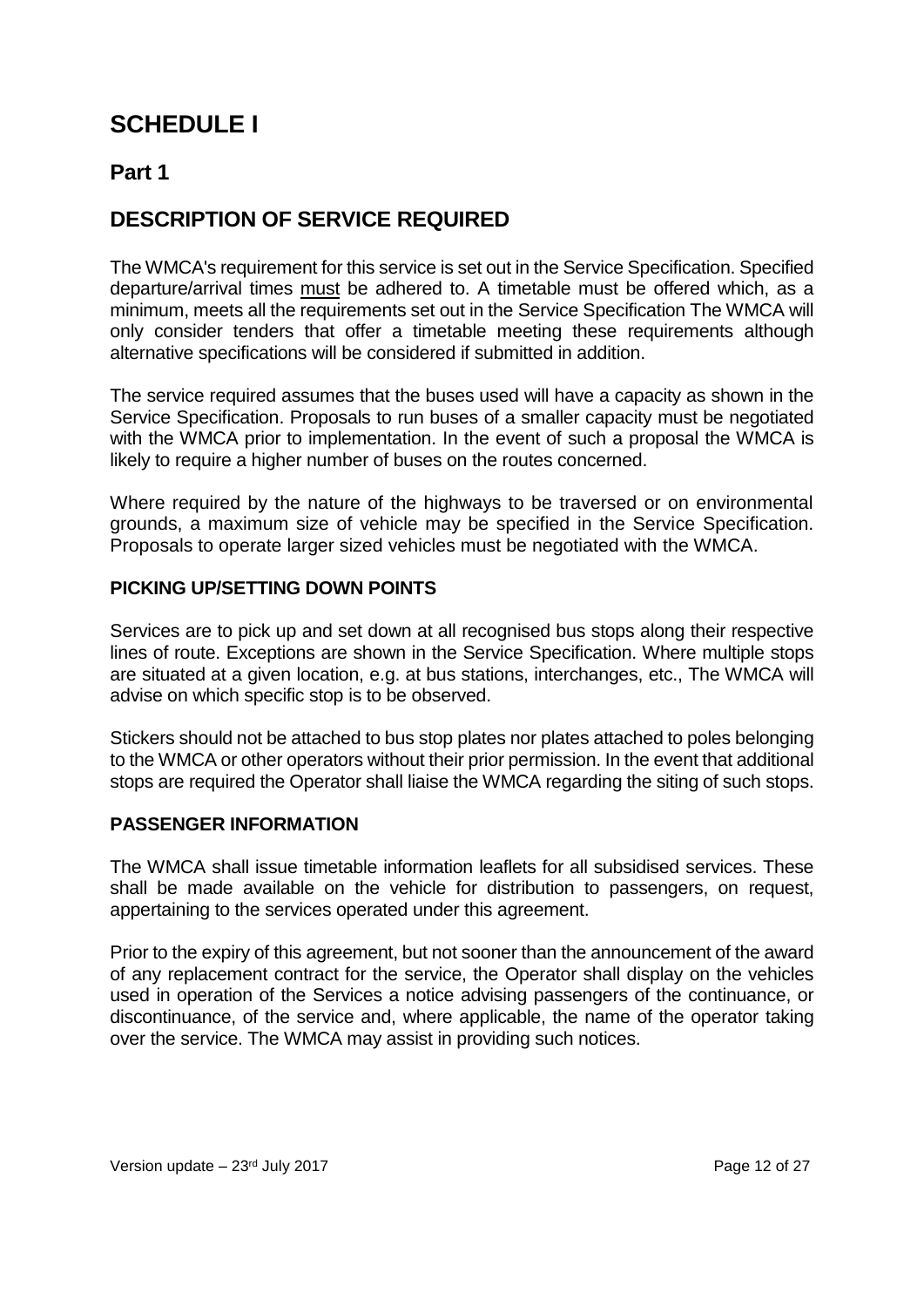Operators providing their own notices shall be required to copy them to the WMCA's Network Delivery Team. The Operator shall ensure that they are able to provide information regarding the service operated under this agreement when there is substantial disruption that is likely to result in inconvenience to passengers. The WMCA provide a service update email distribution facility to which the Operator must subscribe in order to facilitate the distribution of the above mentioned service disruption information. Operators are required to contact the Network Delivery Team to subscribe to this service.

#### **PASSENGER SAFETY**

In the event of an on board incident and in the interests of passenger and driver safety, all drivers must have the capability, either via a radio system or mobile telephone, of calling for assistance.

#### **RUNNING TIMES**

Where operators submit their own alternative timetables, The WMCA recommends the adoption of realistic running times that might vary at different times of the day. In the case of difficulties being experienced with timetables specified by the WMCA, these should be raised as soon as possible.

#### **FARES**

For minimum subsidy contracts the maximum fares that may be charged are those set out in Schedule IV, Part 1. For minimum cost contracts these are the actual fares.

#### **QUALITY OF SERVICE**

Buses shall operate in accordance with the timetable and shall not fail to pick up any person presenting themselves at any designated stopping place described above. The WMCA will measure the quality of service provided in relation to the service specification by sampling the operation of service at timetabled timing point on the route. However, Operators should be aware that specific complaints will also be investigated.

#### **TARGETS**

Any bus running more than 10 minutes late will be regarded as a cancellation.

Any bus departing early from an advertised timing point will be regarded as a cancellation.

Any journey not operated in accordance with the contract, which is not covered by the circumstances specified above, shall be regarded as a cancellation.

In addition to the financial consequences described in Schedule V, the WMCA reserves the right to terminate the contract should there be either: -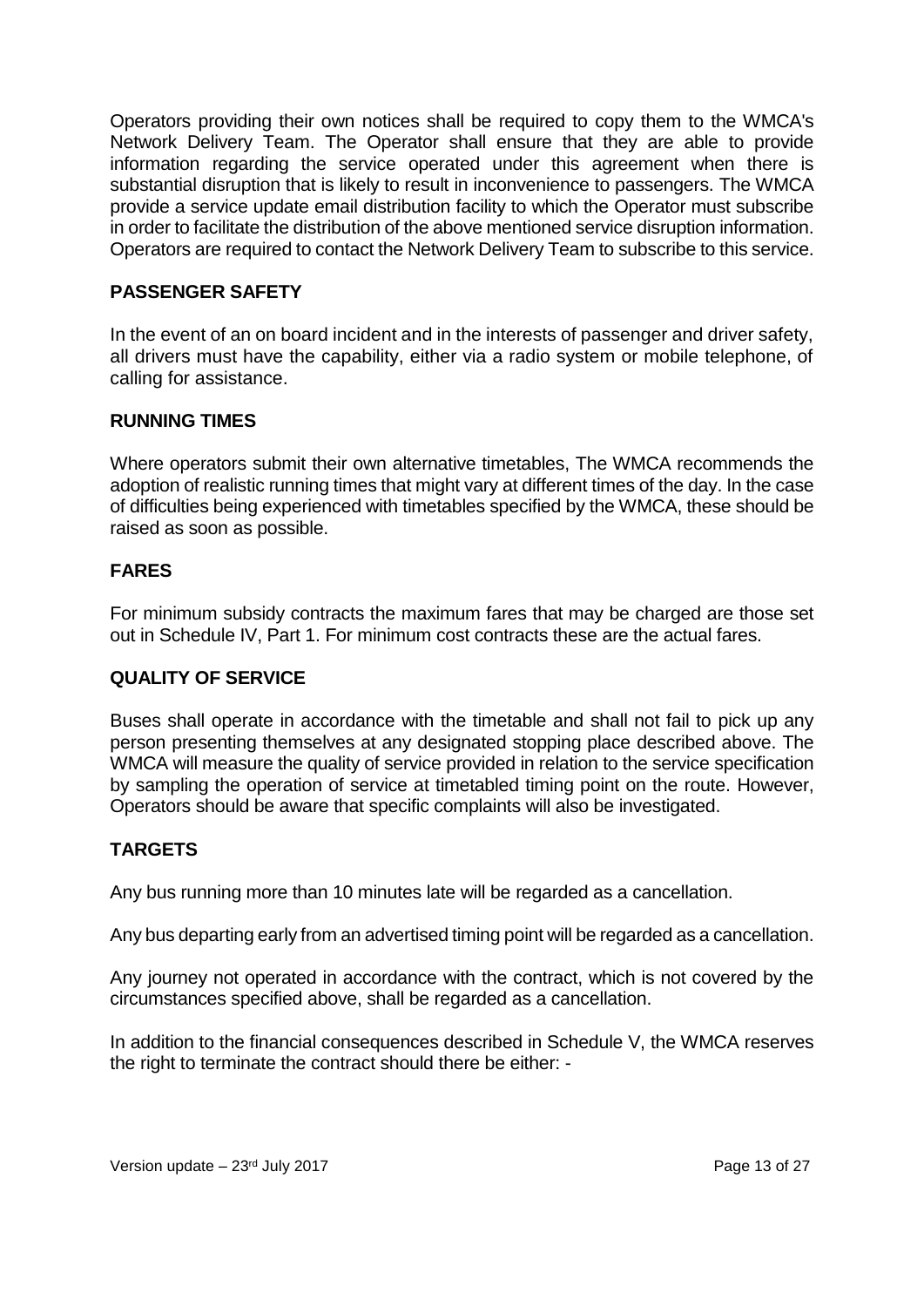- a) a failure to meet the targets in respect of more than 5% of the journeys in any one week,
- b) failure to operate particular journeys in accordance with the specification.

#### **STAFF**

The Operator and its employees shall at all times observe and comply with the law relating to road traffic, the Highway Code and the legislation and regulations relating to Drivers' hours.

The Operator must meet the targets specified in Schedule VI in respect of customer care and disability awareness training of operational staff employed in the provision of the service.

Drivers operating the Services shall be of clean and smart appearance and shall wear a uniform and shall be qualified to drive or operate the type of vehicle used in the performance of the contract. The Operator must ensure that all Drivers hold a current driving licence of the appropriate class for the Vehicle concerned by regular inspection of Drivers' licences and shall keep records of such checks.

The Driver must not smoke on the bus or work under the influence of alcohol or drugs at any time during the performance of the Contract.

#### **COMPLAINTS**

The Operator shall respond to any matter or issue in connection with the Services raised by the WMCA within 14 days. Where this comprises the forwarding of a complaint from the public concerning the operation of the Service, the Operator shall respond to the complainant within 14 days, and shall at the same time be required to forward a copy of the response to the WMCA. The Operator shall copy the WMCA any written complaint he receives direct, together with any reply he may make, no later than 14 days after the receipt of the complaint. Complaints regarding staff attitude/behaviour shall not exceed 1 per 20000 passengers carried and failure to achieve this standard may result in preclusion from the award of future contracts.

#### **SCHOOL JOURNEYS**

The Operator will comply with all requirements as set out under the Safeguarding Vulnerable Group Act 2006.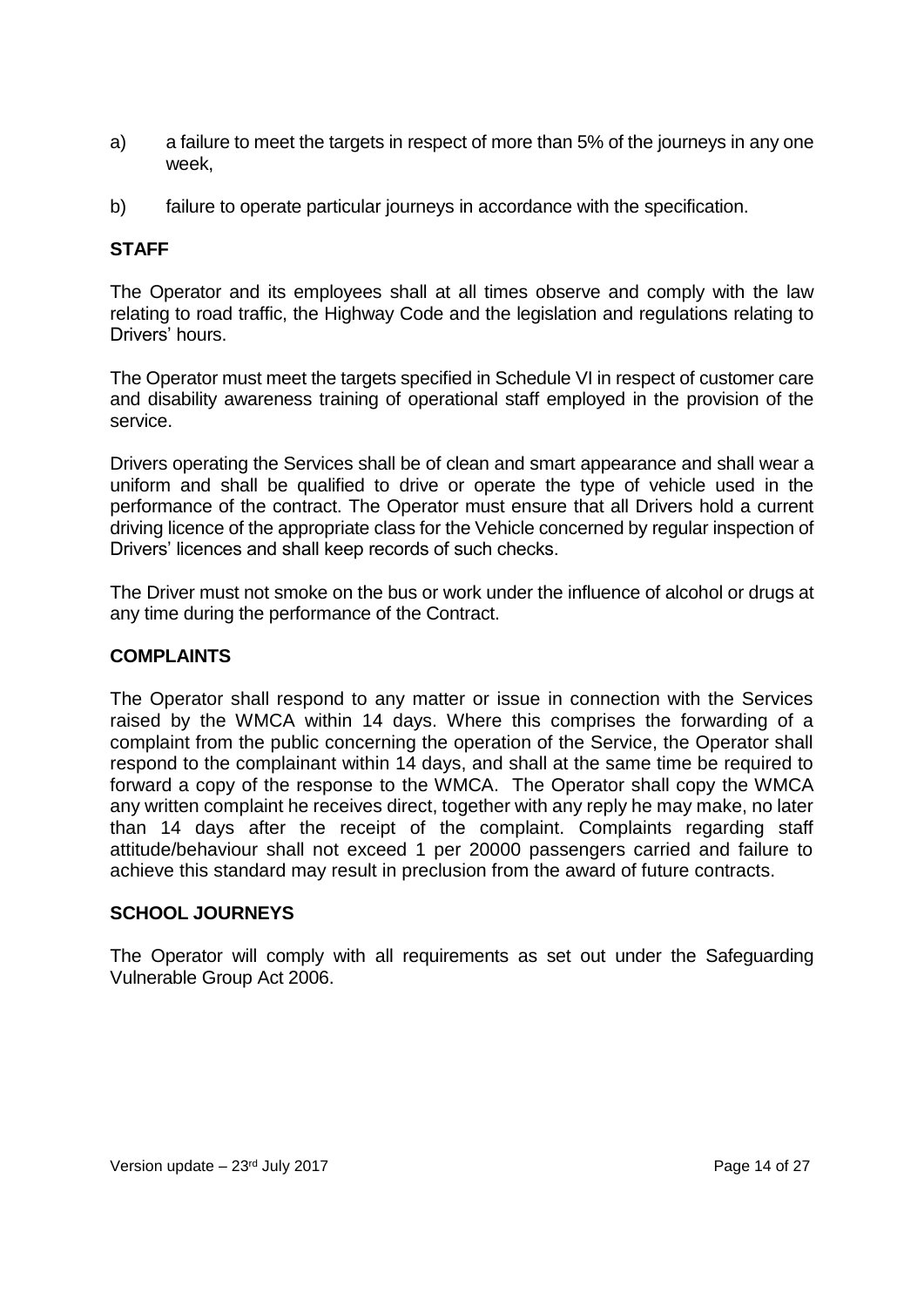If the Operator is willing to change the time of a journey at the request of a school without any additional expense to the WMCA this may be done. Details must be shown on the Operator's Return if the journey is run earlier or more than 10 minutes later than specified in the contract. Provided such details are shown such change of timing will not be regarded as a cancellation for the purposes of Schedule I or Schedule V. The WMCA will not accept any additional charge from the Operator for complying with school requests unless such additional charges have been agreed in advance with the WMCA.

Should a school notify the Operator that a particular journey is not required on a specific day the journey need not by run. Provided that details are shown on the Operator's Return it will not be regarded as a cancellation for the purposes of Schedule I or Schedule V.

#### **CHRISTMAS AND NEW YEAR ARRANGEMENTS**

Over the Christmas and New Year holiday period the service required may vary to reflect commercial provision. The WMCA will normally advise operators of any such requirement as soon as the commercial service levels are made known to the WMCA.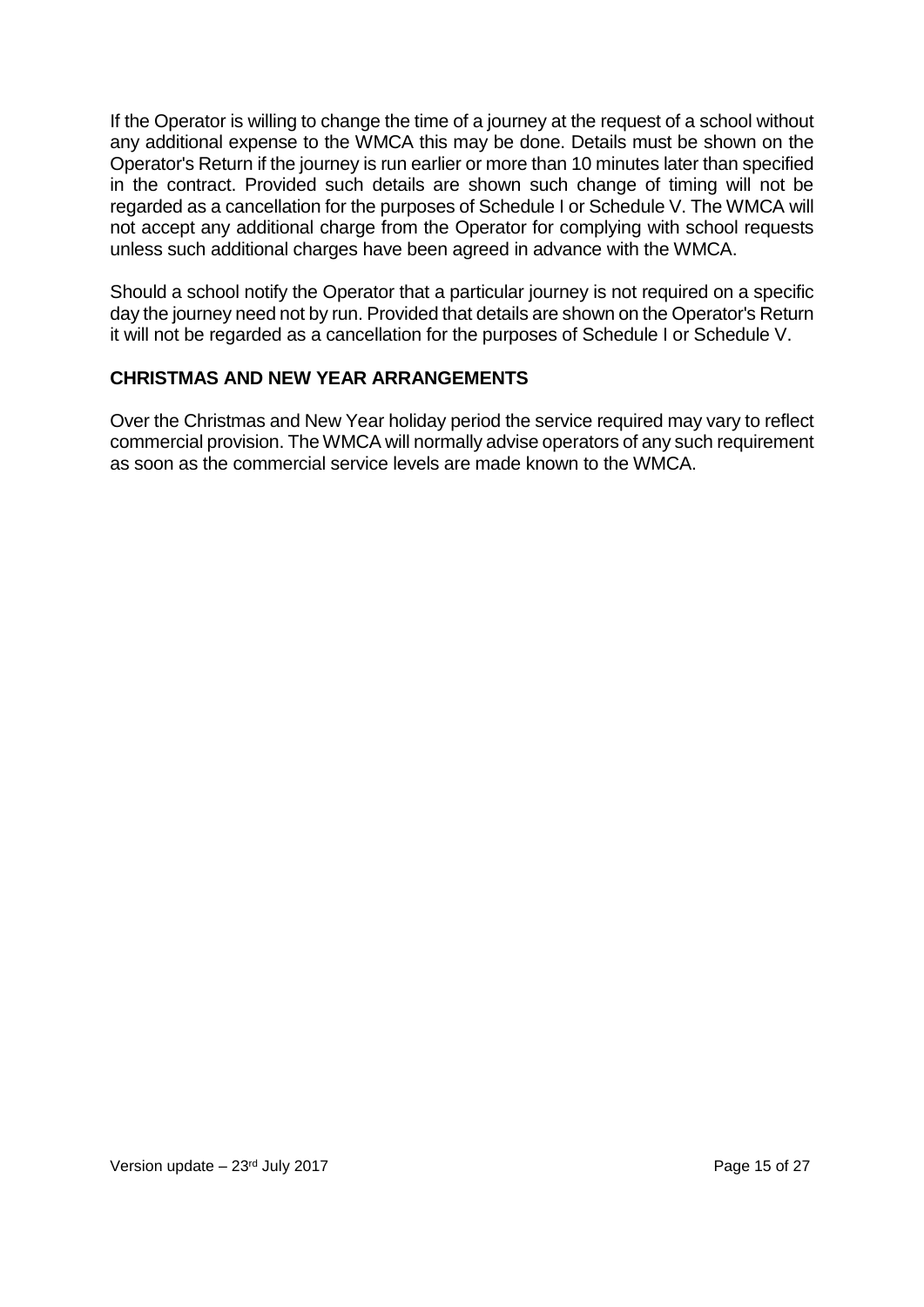## **SCHEDULE I**

## **Part 2**

*{Contents of this schedule are specific to the particular contract agreement and it will outline the required route, timetable and days of operation}*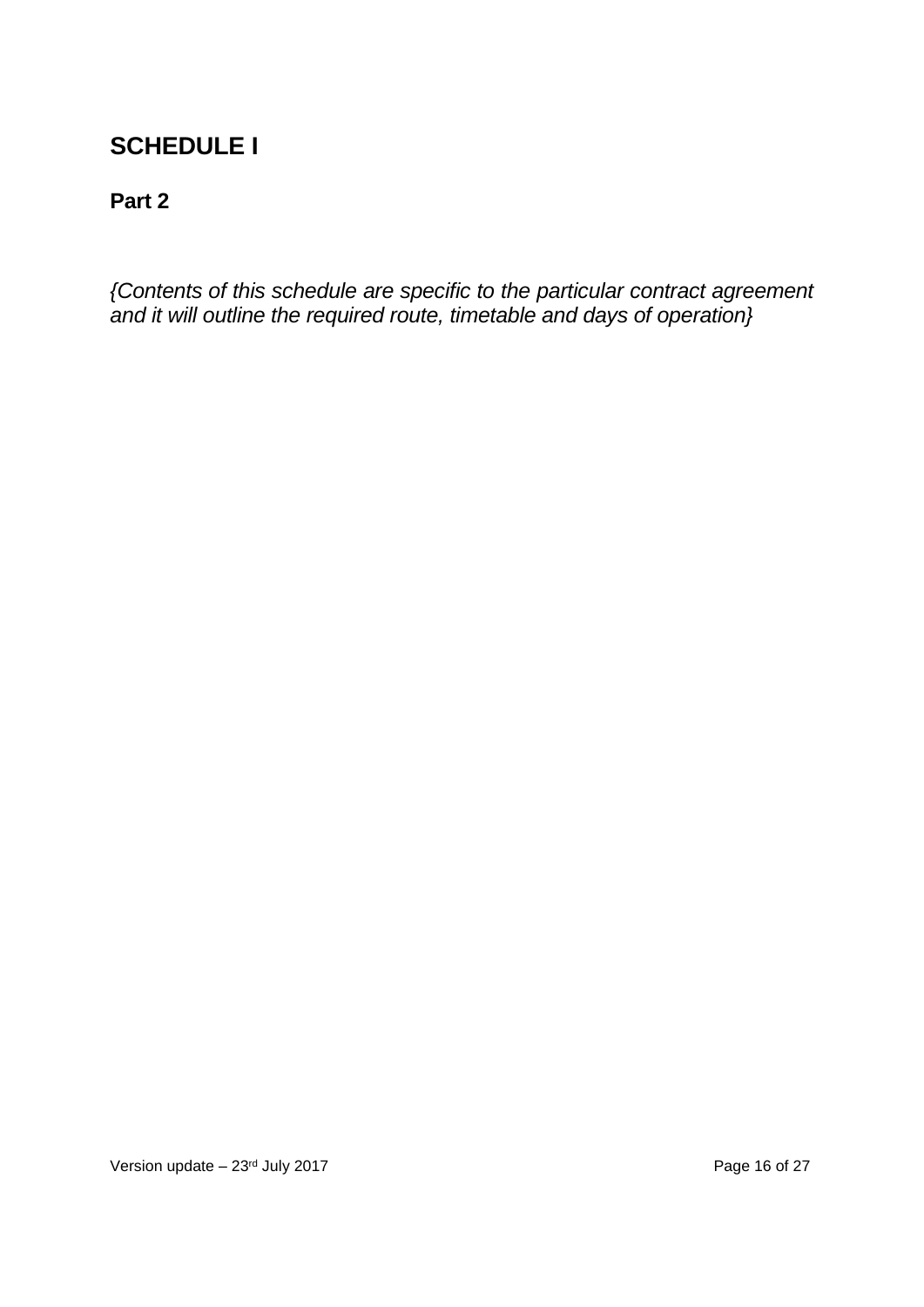## **SCHEDULE II - VEHICLE SPECIFICATION** (LOW FLOOR VEHICLES)

#### **THE VEHICLE TYPE(S) APPROVED FOR USE ON THIS CONTRACT IS SHOWN ON FORM TEND 2**

**---------------------------------------------------------------------------------------------------------------------**

Under the Equality Act 2010 public transport providers have the duty to provide an accessible service and to take reasonable steps to offer the same level and standard of service for disabled people and any vehicle proposed for use on the service shall fully comply with the Public Service Vehicles Accessibility Regulations 2000.

#### **GENERAL REQUIREMENTS**

- 1. The vehicle will have a minimum capacity and shall not exceed the maximum dimensions, if any, as specified in the Service Specification. For the purpose of this Agreement a minibus is defined as a vehicle under 8.4 metres in length.
- 2. The correct destination and route numbers or letters shall be displayed at all times when the vehicle is operating on the service. The destination displayed should at all times be the final calling point of the service unless otherwise agreed with the Network Support and Partnerships Manager.
- 3. The operator must ensure that the vehicles used on the service are clean, both inside and out, at all times. Vehicles should be swept off and washed prior to leaving garage to operate a subsidised service. Clear visibility through the vehicle windows should be maintained at all times.
- 4. Smoking shall be prohibited throughout the whole vehicle.
- 5. The Operator shall at all times ensure that exhaust emissions are controlled within the requirements of any relevant legislation and that there are no visible smoke emissions.
- 6. Vehicles shall have fitted such equipment to enable, as far as is reasonably practicable, the temperature throughout the passenger accommodation to be regulated. The ambient temperature should at no time be too high or too low as to cause discomfort.
- 7. The operator must keep their fleet list up to in the ETM DAS system at all times to reflect any changes in the fleet. This data needs to include for each vehicle the registration plate details, fleet number (if used), the vehicle Euro emission standard and vehicle length for any vehicle that is or likely to be deployed on this contract. Where a vehicle has had an engine and or exhaust modification to achieve an improved emission standard WMCA will require copies of the annual test certification to prove the vehicle still achieves this improved standard.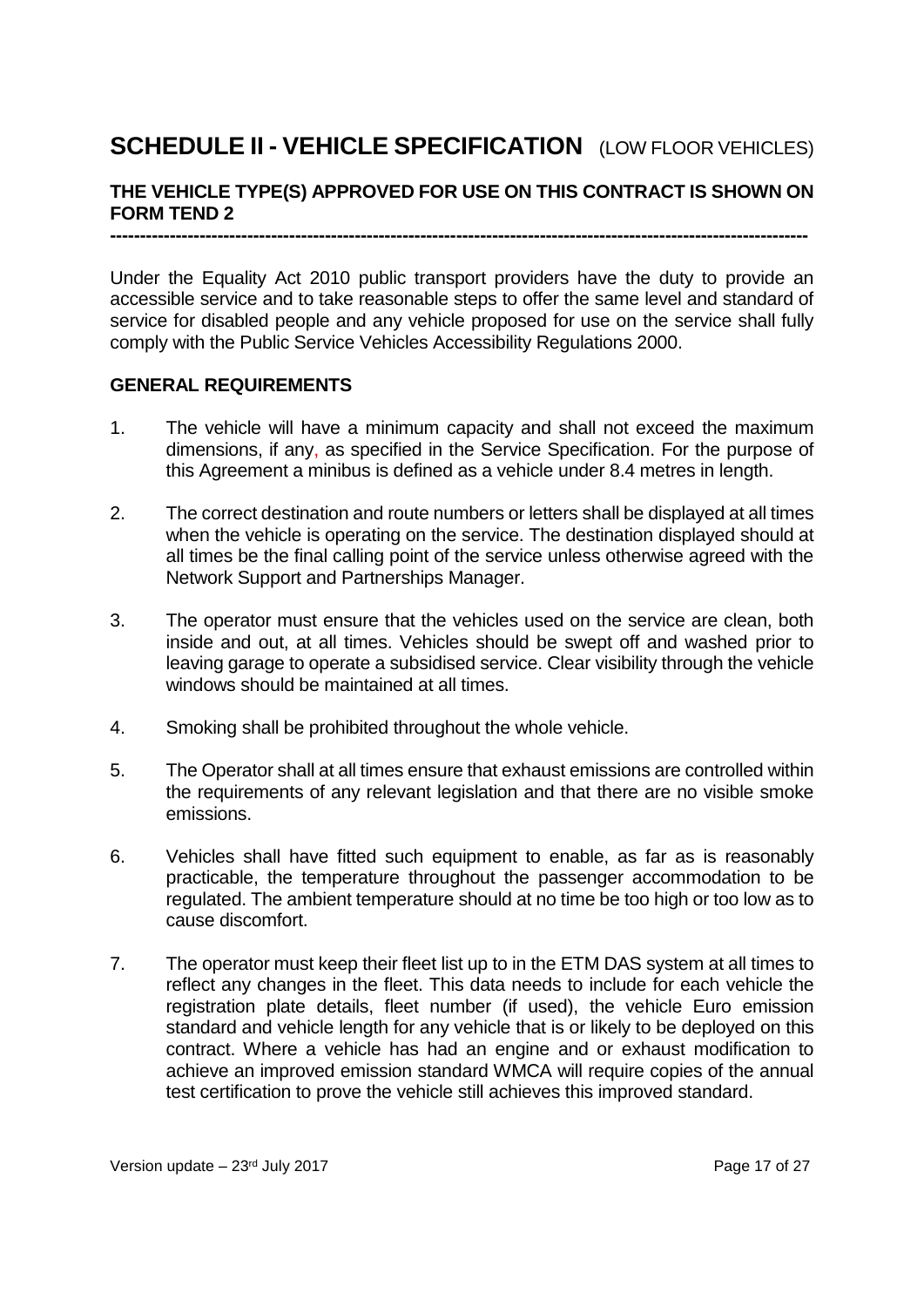#### **NOTICES AND SIGNS - MANDATORY**

8. Concessionary fares and travel tickets: Notices must be exhibited, visible from outside the front of the vehicle, indicating that the WMCA Concessionary Passes, nNetwork Tickets and nBus Tickets or any equivalent tickets introduced under the Network West Midlands brand are accepted



- 9. Notice of Subsidy: A notice must be exhibited on the side window (by the entrance door) of the vehicle, indicating to the general public that the journey being operated is subsidised by the WMCA. This can be in the form of a vinyl notice or through the use of destination blinds.
- 10. Comments and suggestions: A notice must be exhibited inside the vehicle giving details of where comments or suggestions concerning the service may be made.
- 11. Notices (general): To cover the requirements in Paragraphs 8 to 10 above, The WMCA produces appropriate notices. These should be exhibited as specified above. Should operators request an alternative means of showing the same information, this must first be agreed by the WMCA in writing.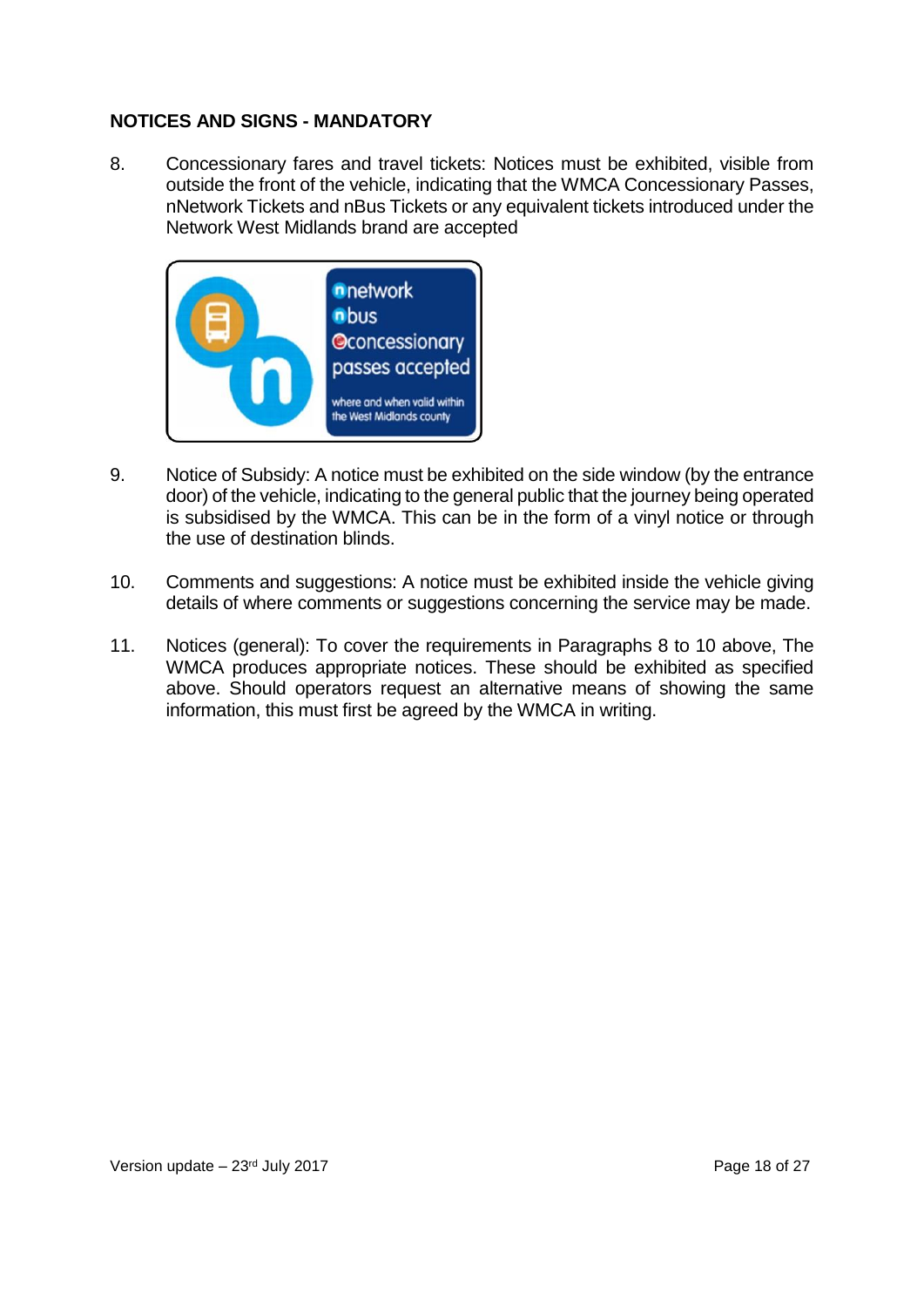## **SCHEDULE III**

#### **Fares and Special Tickets**

- 1.1. Passengers other than those in possession of special tickets, passes or products listed in 1.2 below are to be charged fares as follows:
	- a) Children of 5 to 15 years inclusive a fare not exceeding that shown in the table in Part I of Schedule IV as corresponding to the relevant adult fare for the journey to be made (currently half fare).
	- b) Passengers aged 16 years and over the fare for the journey to be made shown in Schedule IV. However holders of the WMCA's 16 -18 Photocards are to be afforded travel at child fares in accordance with the *West Midlands Integrated Transport Authority Transport Act 1985 Travel Concession Scheme.*

Children under the age of 5 years are to be allowed free travel.

- 1.2. The following special tickets, passes or products are to be accepted by the Operator in accordance with standard the WMCA conditions:
	- a) WMCA employees' identity cards;
	- b) English National Concessionary Travel Passes issued to Senior Citizens and to Blind and Disabled passengers;
	- c) All products listed in the nNetwork Ticket Scheme;
	- d) All products listed in the nBus Ticket Scheme including PLUSBUS tickets;
	- e) Any equivalent products to nNetwork and nBus introduced under the Network West Midlands brand.

#### **Reimbursement for Special Tickets and Passes**

2.1 No reimbursement will be made for acceptance of the WMCA Employees' Identity Cards. For other special tickets, passes or products identified in paragraph 1.2 of part 1 of this Schedule, the Operator will be reimbursed in accordance with the levels of usage estimated by the WMCA, except where the Operator's own information about levels of usage will be used where this is demonstrably superior to that available to the WMCA.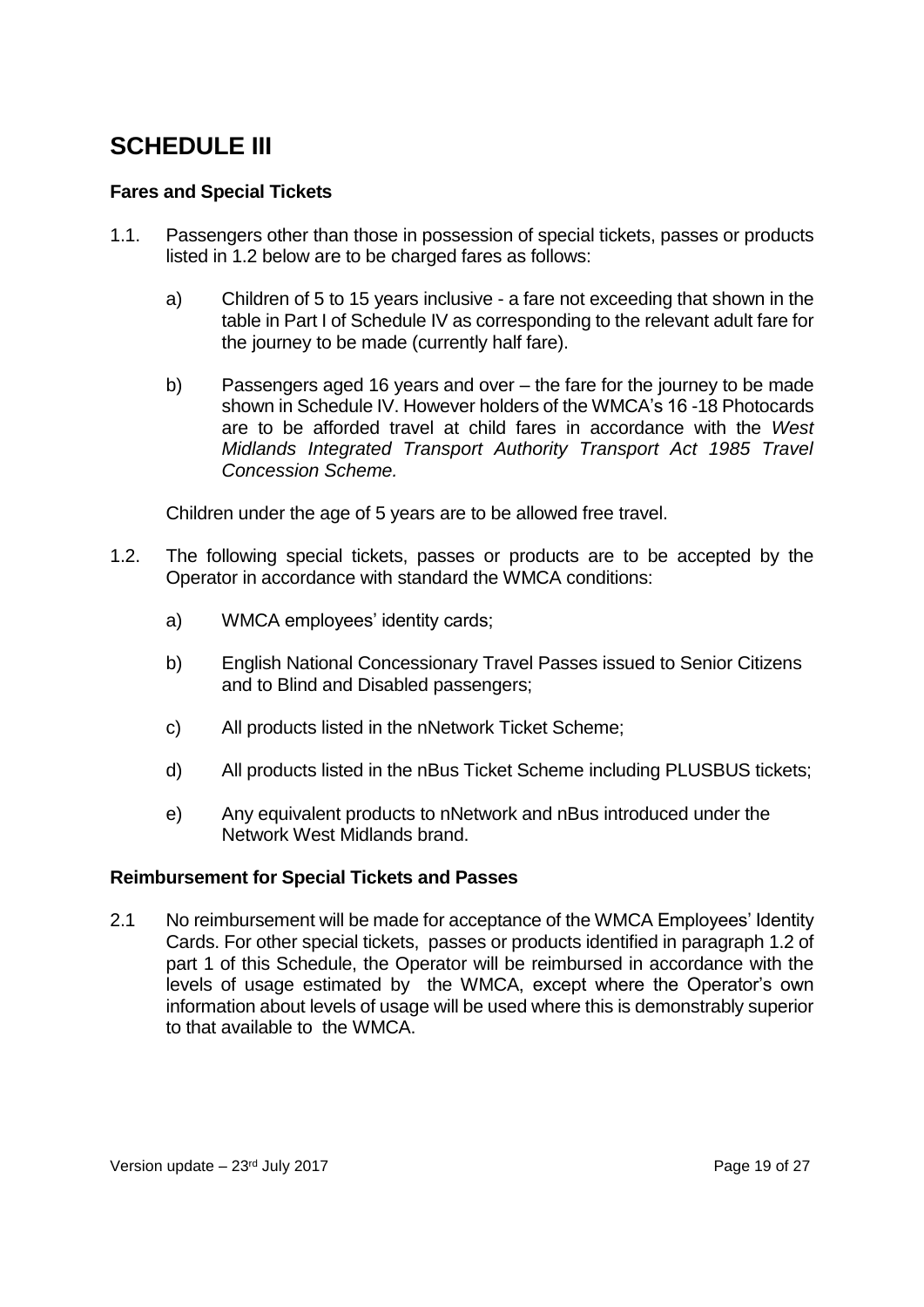- 2.2 The Operator will be reimbursed for acceptance of English National Concessionary Travel Passes referred to in paragraph 1.2 (b) on the basis described in the documents *West Midlands Passenger Transport Executive Transport Act 2000 Travel Concession Reimbursement Arrangements* and *West Midlands Integrated Transport Authority Transport Act 1985 Travel Concession Scheme.*
- 2.3 The Operator will be reimbursed for the acceptance of nNetwork Travel Products on the basis currently agreed between the WMCA and Operators participating in the nNetwork Ticket Scheme.
- 2.4 The Operator will be reimbursed for the acceptance of nBusTravel Products on the basis currently agreed between the bus operators participating in the nBus Ticket Scheme.
- 2.5 The Operator will be reimbursed for the acceptance of any equivalent products introduced under the Network West Midlands brand on the basis agreed between the WMCA and participating Operators.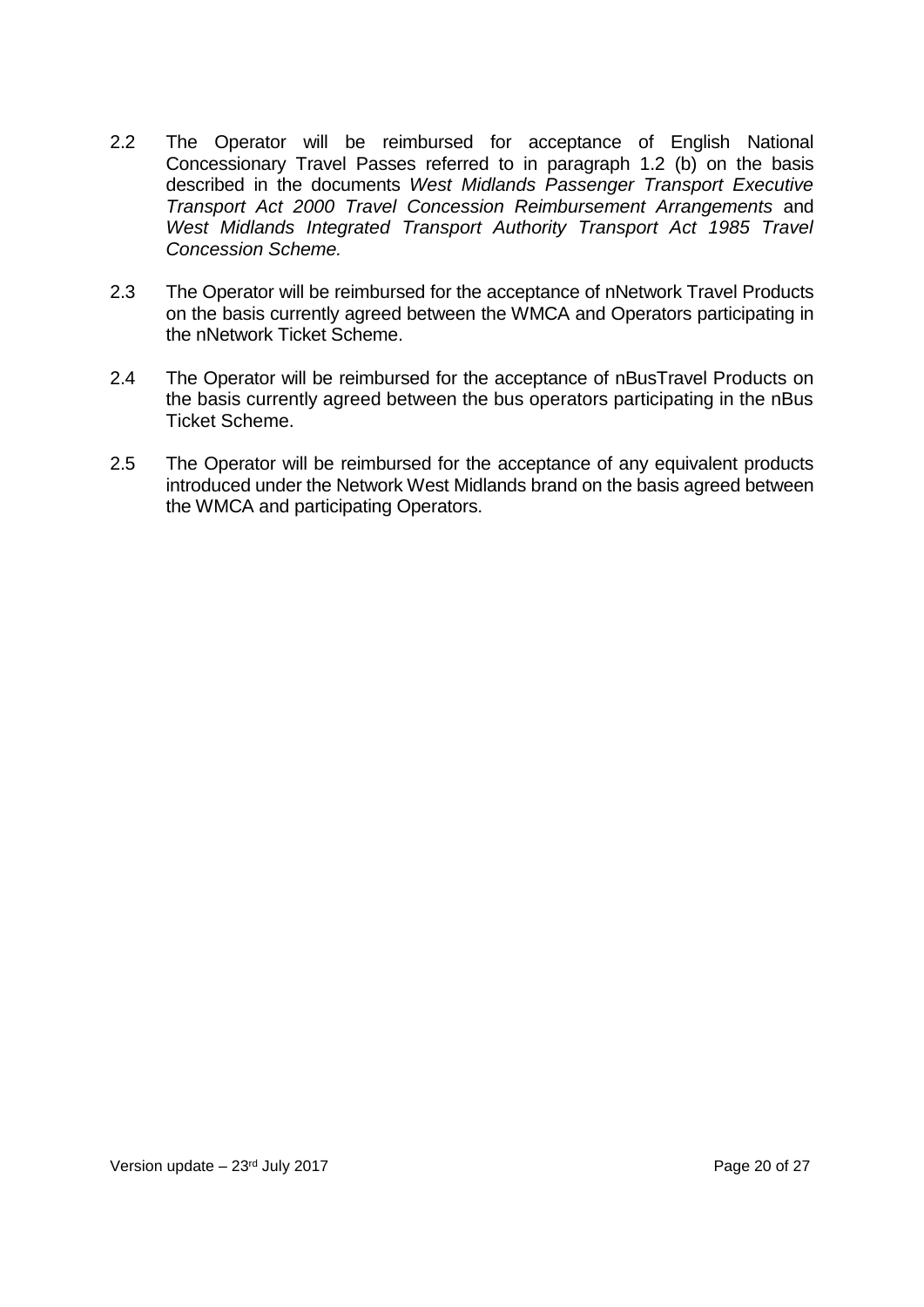## **SCHEDULE IV**

#### **PART 1**

The maximum adult fares which may be charged to passengers not in possession of the special tickets or concessionary passes included in paragraph 1.2 of part 1 of Schedule III are as shown in the fare table below.

#### **CHILD FARES**

Adult Fare Child Fare

## **ADULT FARES**

*{Actual fares will be specified in the individual Contract Agreement. In the case of a Minimum Subsidy Agreement then these fares are maximum fares that can be charged}*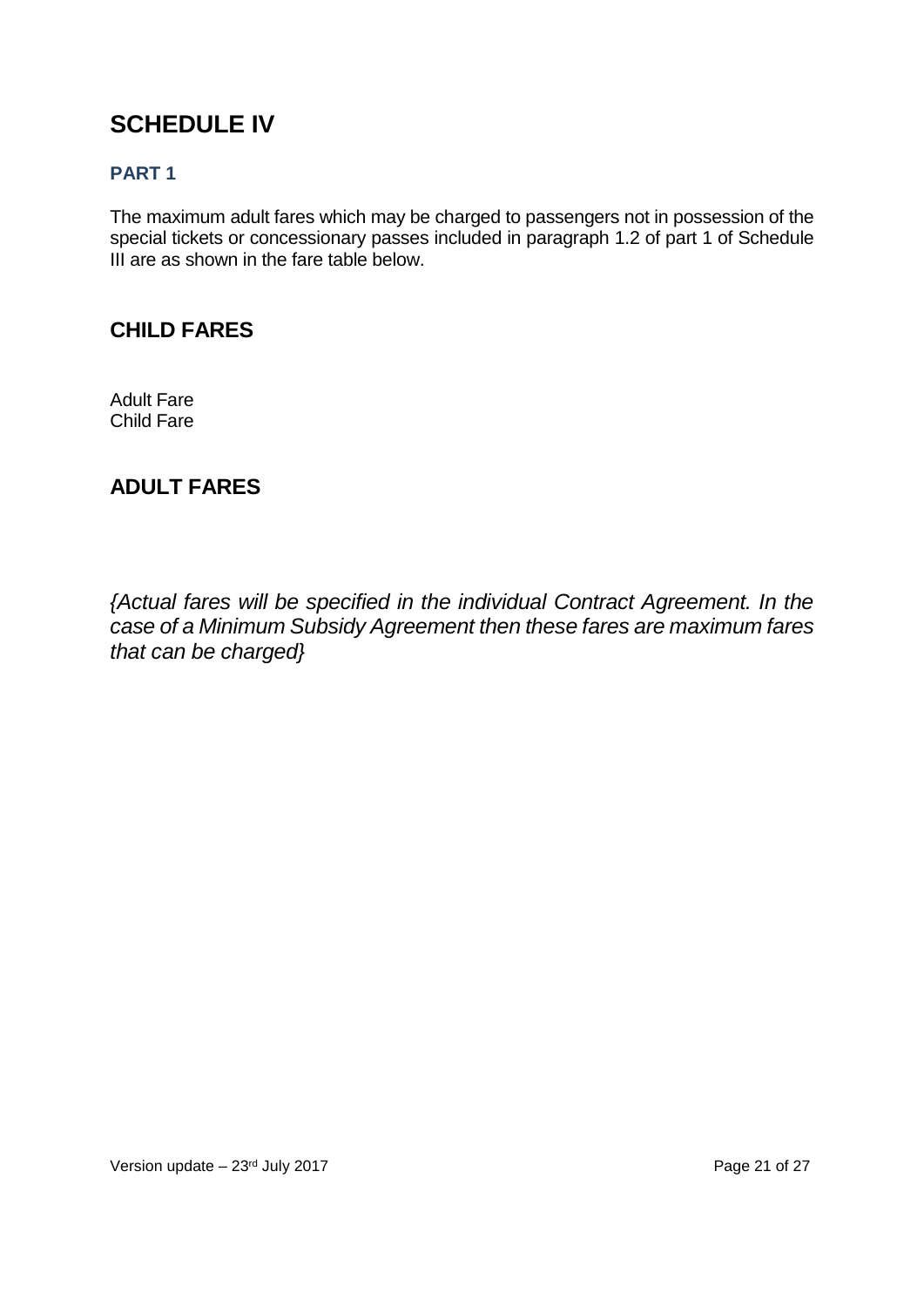## **SCHEDULE IV**

#### **Part 2**

#### **EFFECT OF CHANGES TO FARES ON CONTRACT PAYMENTS**

- 1. The WMCA reserves the right at its sole discretion to change the fares specified in Part 1 of this schedule on giving the operator 28 days written notice.
- 2. On the coming into effect of any change to fares as provided for under paragraph 1 above, The WMCA may adjust the contract price to reflect the increase or decrease in revenue which, in the opinion of the WMCA, will become available to the Operator as a result of the change. For the purpose of this paragraph, revenue will be taken as including cash fares and reimbursement for the special tickets and passes as listed in Schedule III.
- 3. The WMCA will not apply the provisions of paragraph 2 of part 2 of this schedule provided that the change in fares does not significantly differ from the average change in the General Index of Retail Prices (all items) as published by the Central Statistical Office since the fares were last changed. The base index figure shall be the latest figure which was available when the fares were last changed and the other figure shall be that applicable at the date of the current change.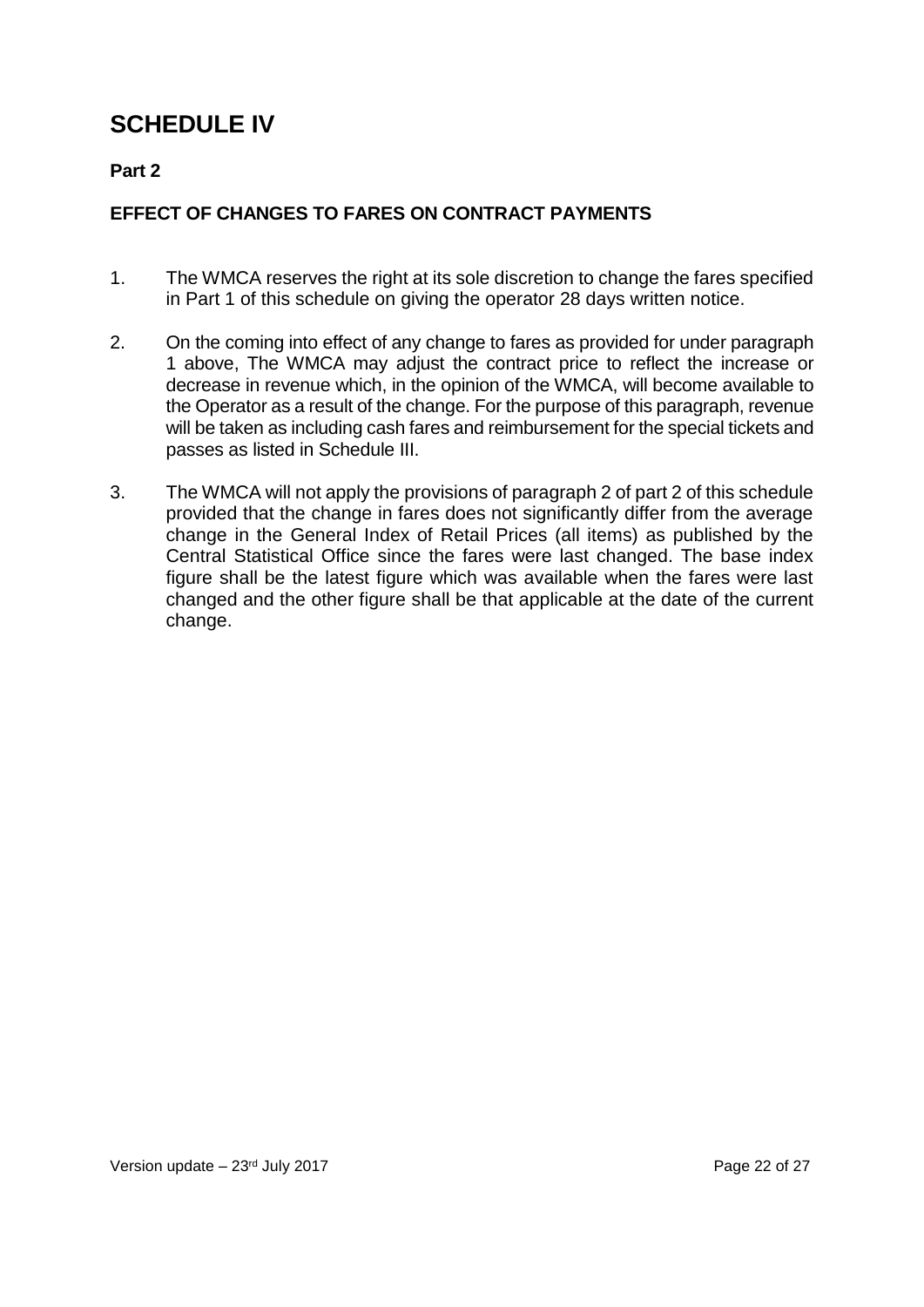## **SCHEDULE V**

1.1 In respect of each four weeks of the duration of the contract and subject to the provisions of this Agreement, the WMCA shall pay the Operator an amount to be calculated as a proportion of the agreed Contract sum.

Such proportion shall be equal to the proportion of time which four weeks bears to the total duration of the contracts as specified in Clause I of the Agreement.

As Operators are aware, the WMCA are now responsible for administering some elements of the Bus Service Operators Grant (BSOG) following devolution from the Department for Transport (DFT). Since 1st January 2014 Operators have been required to offer prices that reflect BSOG having been devolved to the WMCA for all tendered contracts EXCEPT where this is deminimis. For de-minimis contracts operators are required to claim for BSOG directly from DFT in line with the process for commercial bus mileage.

- 1.2 The adjustment referred to in Clause 1.3 of the schedule will only be implemented from the four weekly period commencing on the nearest day of the week to the anniversary of the contract which has the same position in the week as the day of initiation of the service provided under the contract.
- 1.3 The amount applicable to any four week period for which adjustment may be made under Clause 1.2 of this schedule will be adjusted in accordance with paragraphs a), b) and c) hereof.
	- a) As to 10% of the amount payable under the terms of this contract by reference to the Automobile Association monthly fuel price report relating to diesel pump prices in the Midlands (or should such index not be available by such other relevant index as may be agreed by the parties or, in default of agreement, specified by the WMCA). The base figure will be the latest figure which was then available when the contract was commenced. The other figure shall be the value of the index which is the latest then available immediately prior to the relevant anniversary of this contract.
	- b) As to 90% of the amount payable under the terms of this contract by reference to the general index of Retail Prices (all items) as published by the Central Statistical Office. The base figure will be the latest figure which was then available when the contract was commenced. The other figure shall be the value of the index which is the latest then available immediately prior to the relevant anniversary of this contract.
	- c) Adjustments (where applicable) arising from the application of paragraphs a) or b) will be made with all payment subsequent to the relevant anniversary date.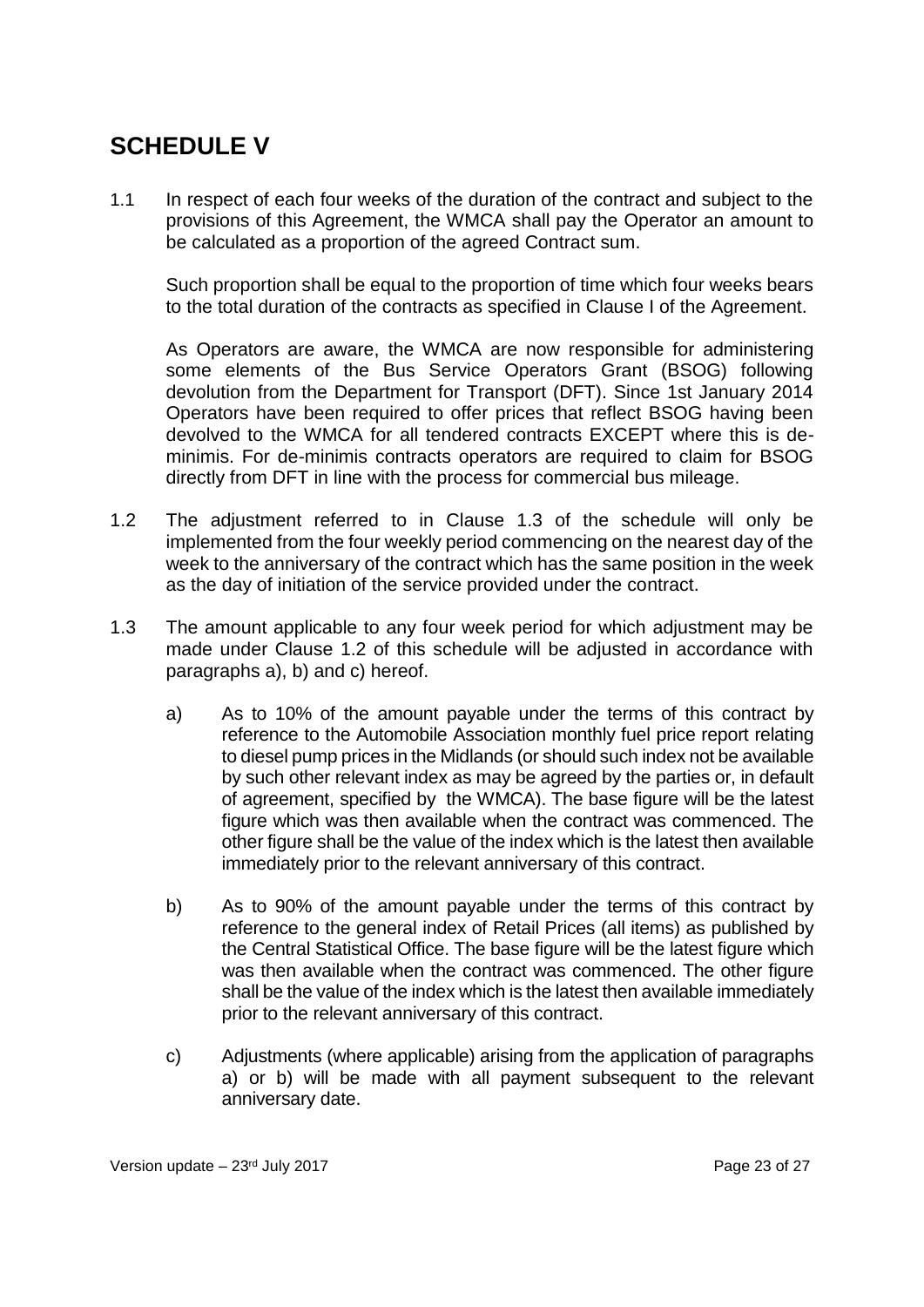- 2.1 Any journey not operated in accordance with the contract, unless wholly covered by the circumstances identified in Clause 2.2 of this Schedule (as to which loss of part of a journey counts as loss of the whole journey and including early or late running deemed to be a cancellation by Schedule I) will result in a deduction from payments due to the operator of an amount equal to the average price per journey as calculated by applying the contract sum to the total journeys to be provided by the operator under the contract.
- 2.2 Any journey which is operated with a vehicle which is not displaying the correct destination, route numbers or notices required under Schedule II, Paragraphs 2, 8, 9 and 10 will result in a deduction from payments due to the operator on the basis of 50% for one item or 100% for more than one item, of the average price per journey as calculated in Clause 2.1 of this Schedule.
- 3.1 On the 14th day of each 28 day period the WMCA shall pay the Operator a provisional sum of 75 per cent of the sum calculated under Clause 1 of this Schedule.
- 3.2 At the end of each 28 day period, the Operator shall ensure that all data on the daily operation of this contract on a journey by journey basis, including numbers of passengers carried and ticket types, is submitted to WMCA by the agreed date in each payment cycle using the Electronic Ticket Machine Data Analysis Software (ETM DAS) provided by EP Morris and Company Ltd. WMCA will make any adjustments to the due payment based on ETM DAS and or monitoring data in accordance with Clause 2 of this Schedule. The WMCA reserves the right to require the submission of the Electronic Ticket Machine Data on a more regular basis than every 28 days which may be anything up to a daily basis.
- 3.3 The WMCA will assess the amount due to the Operator in respect of each 28 day period in the light of:
	- i) the statements referred to in Clause 3.2 of the Schedule.
	- ii) data provided through the EP Morris and Company Ltd Electronic Ticket Machine Data Analysis Software (ETM DAS) system on whether a particular contracted journey has operated and the information on the passengers carried. Failure to provide this data for any contracted journey(s) or suitable alternative evidence that the relevant journey was operated will result in the journey(s) being treated as a failure to operate and will attract a 100% deduction in line with clauses 2.1 and 2.2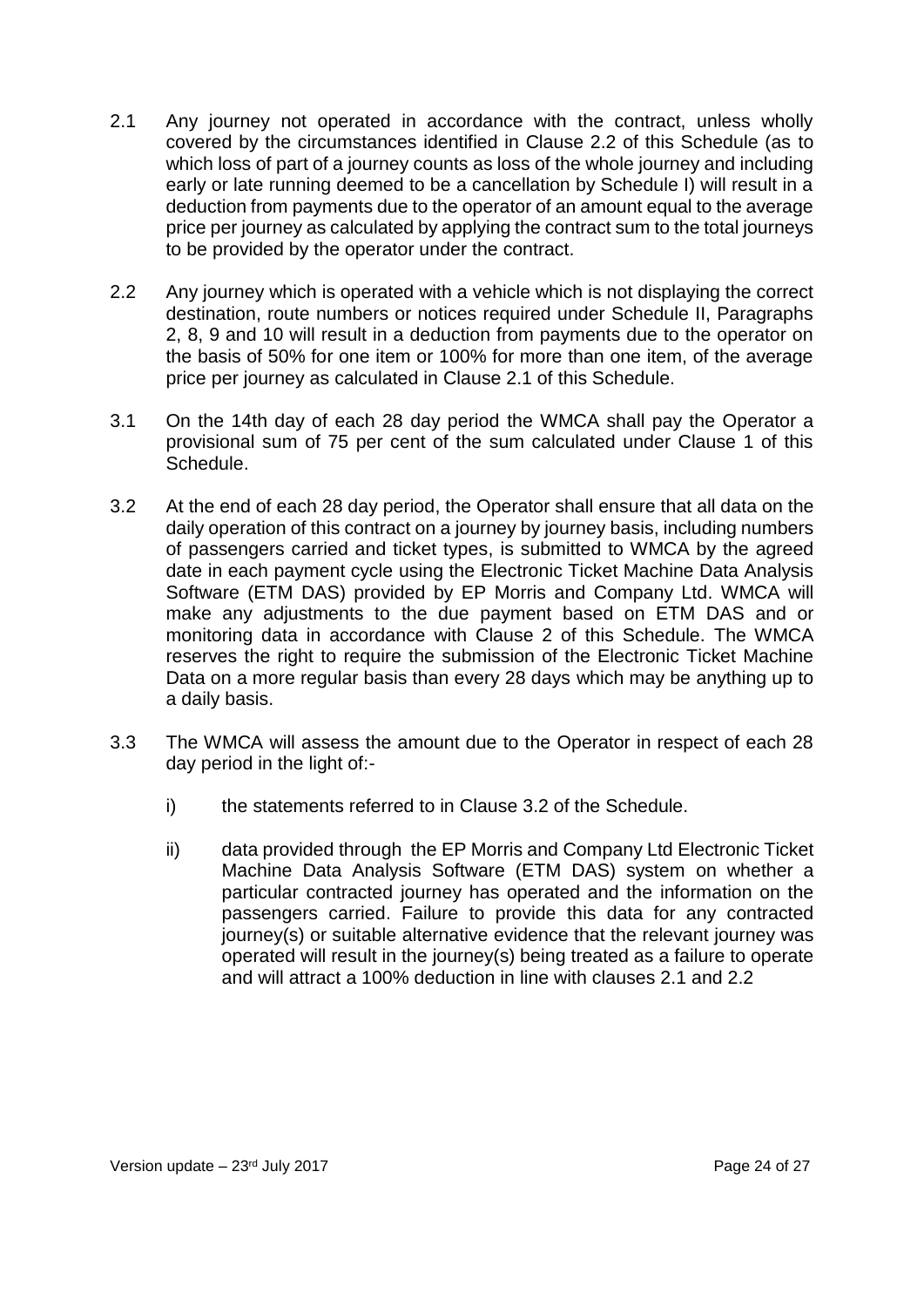- iii) audit of operator validated and submitted data through the ETM DAS return. Operators will be expected to provide unrestricted access and support to WMCA for audit of all data relevant to contracted subsidised journeys to ensure that subsidised sums claimed are conversant with the contract. Payments for total contract amounts for a period or individual journeys may be withheld if:
	- a) an operator wilfully prevents or obstructs an open audit;
	- b) on audit, journeys previously validated by an operator are found to have insufficient supporting data / information to support the validation of operation.
- iv) any other information available to the WMCA regarding operation of the service.
- 3.4 Any balance assessed by the WMCA to be due to the Operator in respect of each 28 day period will, subject to timely receipt of statements from the Operator, be added to the next payment due under Clause 3.1 of this Schedule. Any balance receivable from the Operator will be deducted.
- 3.5 If the first and/or final period has to be of abnormal length, due to contract commencement and/or expiry dates falling part way through the WMCA's standard four-week periods, the amount of the first and/or final payment will be adjusted proportionately.
- 3.6 The final payment will be made within 28 days of the end of four-week period during which the contract expires, subject only to possible later settlement in respect of any sums which are not agreed at that date.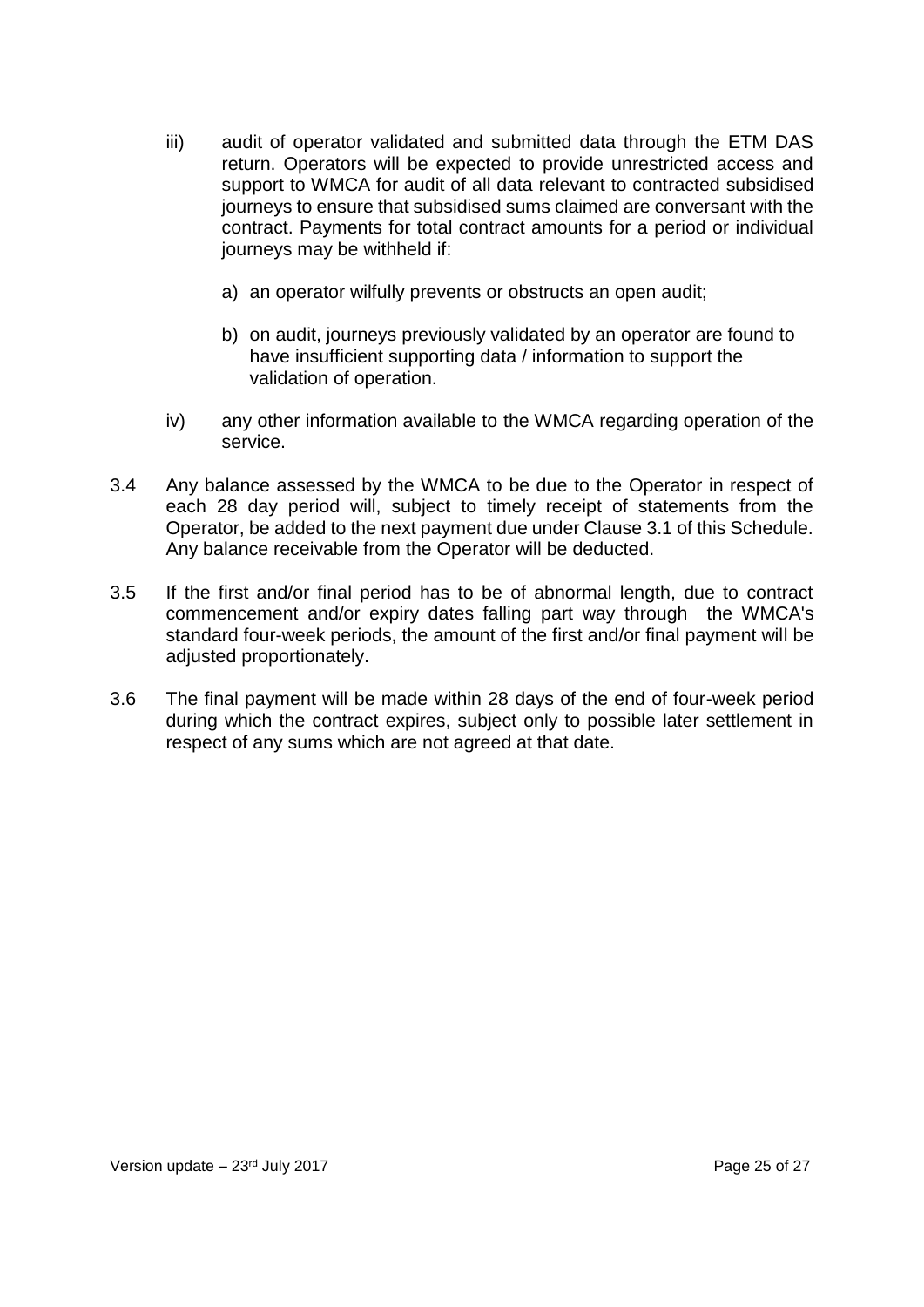## **SCHEDULE VI**

#### **Training, Development & Professional Standards for Driving Staff Employed by Operators to provide the Subsidised Bus Services to the WMCA**

#### **Training & Development - Basic principles**

- 1. Operators who are contracted to the WMCA in the performance of local bus services shall have implemented a training & development programme which enables them to achieve the target for education and training agreed by the West Midlands Bus Operator's Panel on 8 June 2001. (See paragraph 11). Any change in this sector targets shall apply only if adopted by the WMCA after discussion with the West Midlands Bus Operator's Panel.
- 2. The requirement as identified in paragraph 11 shall be met by Operators at the time of commencement of any contract for which they submit tenders in order for their tender to be valid. Operators shall complete form DTS (Driver Training Standards) and return to the WMCA with their tender bid.
- 3. Operators who subsequently fail to meet the target shall not be considered to have met the conditions of clause 1 above for future tenders and their bids will not be considered valid until such time as they shall meet the target.
- 4. The WMCA may conduct an audit in respect of Operators' declarations on form DTS for each Operator submitting successful tender bids in that year. Subject to clause 5 below any such declarations that shall be found to be incorrectly submitted shall constitute a failure to observe the terms and conditions of this Agreement under clause 14 (c) of the Agreement.
- 5 Notwithstanding any action taken by the WMCA under clause 4 above the WMCA shall not act unreasonably in taking such action where a declaration submitted in respect of clause 2 above has been incorrectly submitted as a result of later unforeseen circumstances beyond the control of the Operator prior to the commencement of any contract awarded that prevents the Operator from attaining the forecast target.
- 6. Drivers shall normally commence NVQ training after 6 months employment with the Operator and shall complete Level 2 standard within 15 months of commencement. (This standard shall apply once agreed targets are met and should generally apply to new employees.)
- 7. NVQ Level 2 training shall include the mandatory units of Transporting Passengers by Road – Short Itineraries (currently TP1 to TP7 inclusive) plus the optional units "Provide Local Bus Services" (currently TP11) and "Operate payment systems" (currently TP8) unless otherwise superseded or agreed by the West Midlands Bus Operator's Panel and the WMCA.